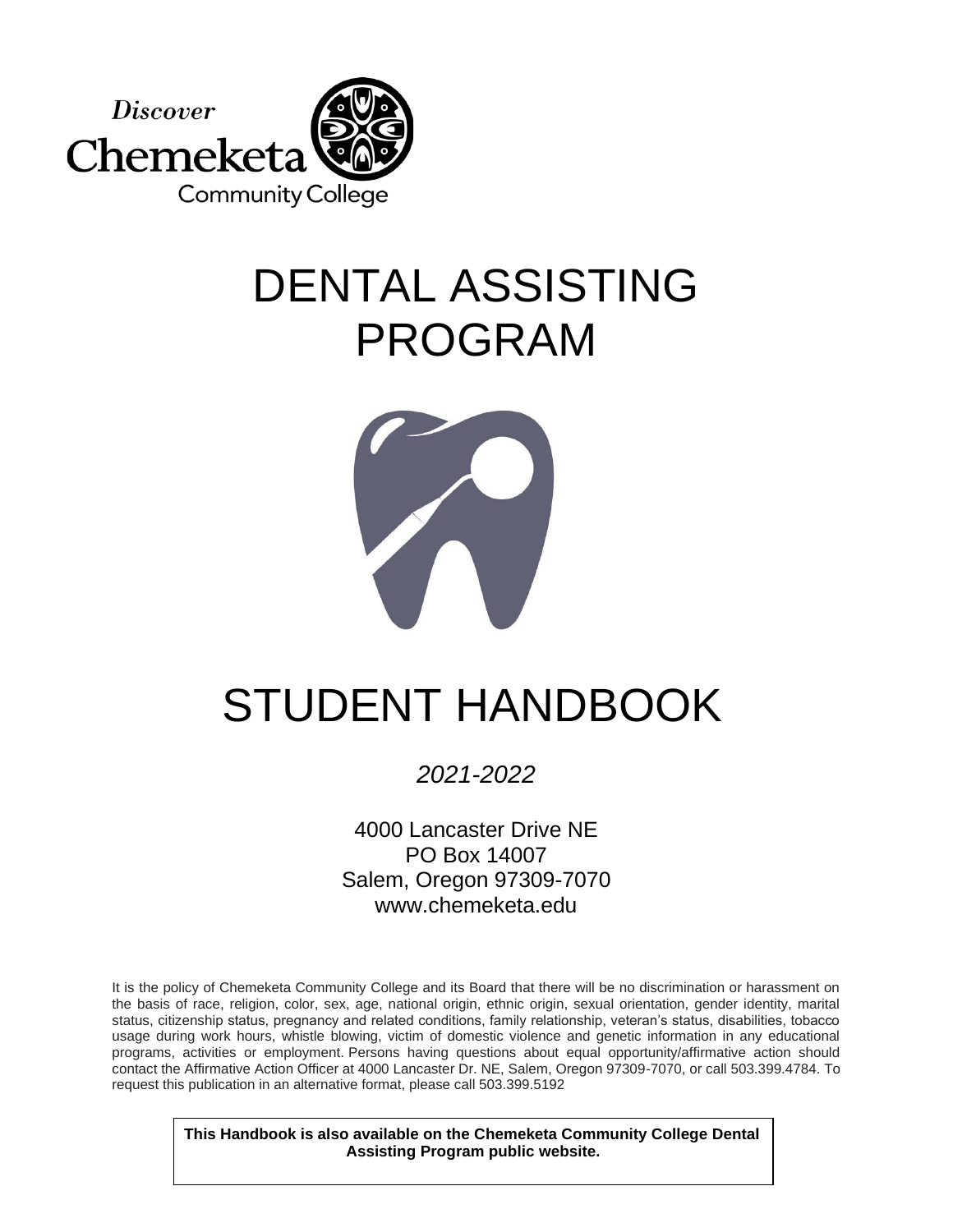#### **TABLE OF CONTENTS**

| CHEMEKETA'S MISSION, VISION, CORE THEMES AND VALUES  2                    |
|---------------------------------------------------------------------------|
|                                                                           |
|                                                                           |
|                                                                           |
|                                                                           |
|                                                                           |
|                                                                           |
|                                                                           |
|                                                                           |
|                                                                           |
|                                                                           |
|                                                                           |
|                                                                           |
|                                                                           |
|                                                                           |
|                                                                           |
|                                                                           |
|                                                                           |
|                                                                           |
|                                                                           |
|                                                                           |
|                                                                           |
|                                                                           |
|                                                                           |
| POST-EXPOSURE EVALUATION AND FOLLOW-UP GUIDELINES 18                      |
| HEALTH INSURANCE PORTABILITY & ACCOUNTABILITY ACT GUIDELINES (HIPAA)      |
| <b>CONFIDENTIALITY OF INFORMATION/SOCIAL MEDIA/PUBLICATION POLICY  19</b> |
|                                                                           |
|                                                                           |
|                                                                           |
|                                                                           |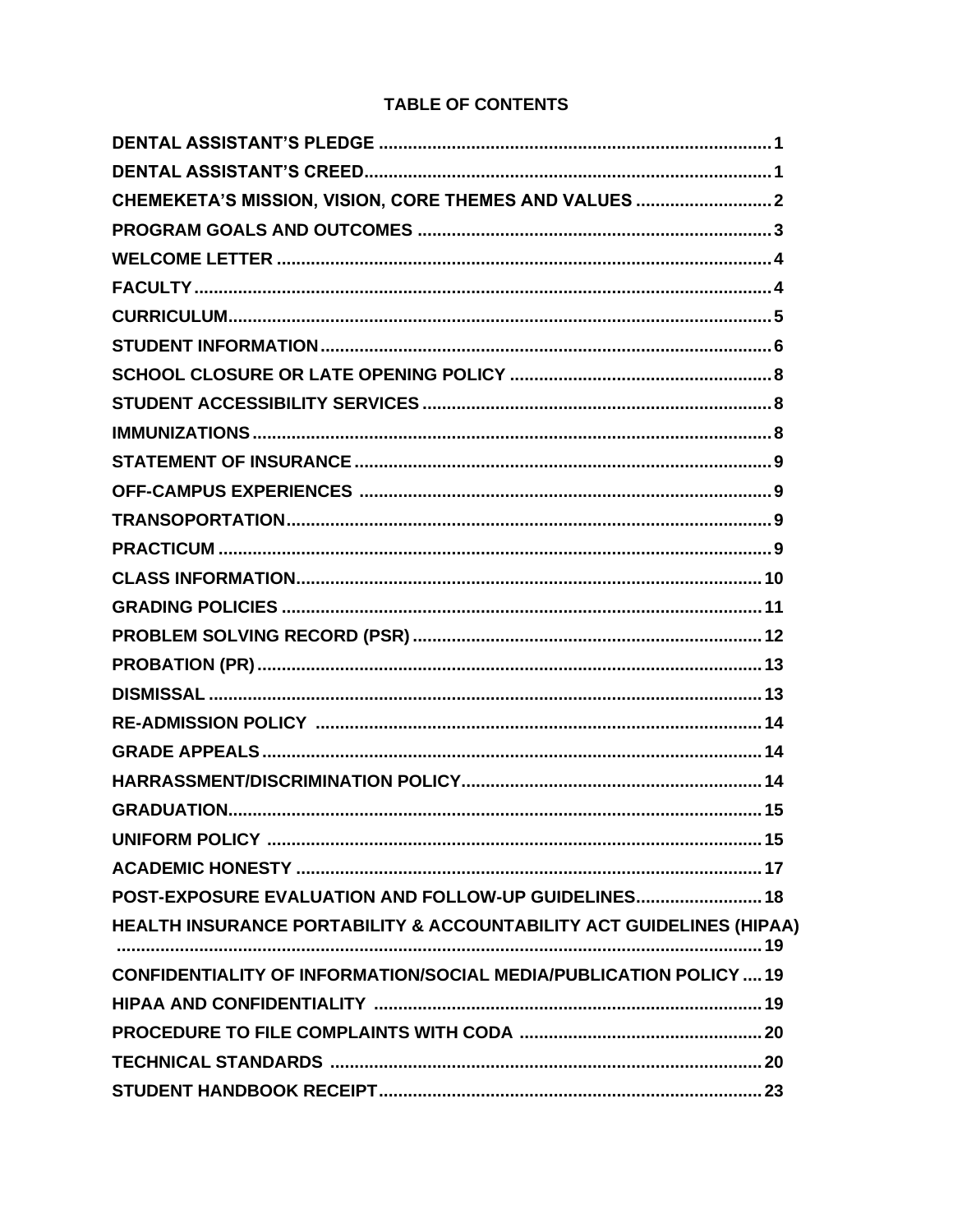

## **The Dental Assistants Pledge**

I solemnly pledge that, in the practice of my profession, I will always be loyal to the welfare of the patients who come under my care, and to the interest of the practitioner whom I serve.

I will be just and generous to the members of my profession, aiding them and lending them encouragement to be loyal, to be just, and to be studious.

I hereby pledge to devote my best energies to the service of humanity in that relationship of life to which I consecrated myself when I elected to become a Dental Assistant.

*Dr. C. N. Johnson*

## **The Dental Assistant's Creed**

To be loyal to my employer, my calling and myself.

To develop initiative – having the courage to assume responsibility and the imagination to create ideas and develop them.

To be prepared to visualize, take advantage of, and fulfill the opportunities of my calling.

To be a co-worker – creating a spirit of cooperation and friendliness rather than one of fault‐finding and criticism.

To be enthusiastic – for therein lies the easiest way to accomplishment.

To be generous, not alone of my name but of my praise and my time.

To be tolerant with my associates, for at times I too make mistakes.

To be friendly, realizing that friendship bestows and receives happiness.

To be respectful of the other person's viewpoint and condition.

To be systematic, believing that system makes for efficiency.

To know the value of time for both my employer and myself.

To safeguard my health, for good health is necessary for the achievement of a successful career.

To be tactful – always doing the right thing at the right time.

To be courteous – for this is the badge of good breeding.

To walk on the sunny side of the street, seeing the beautiful things in life rather than fearing the shadows.

To keep smiling always.

*Juliette A. Southard*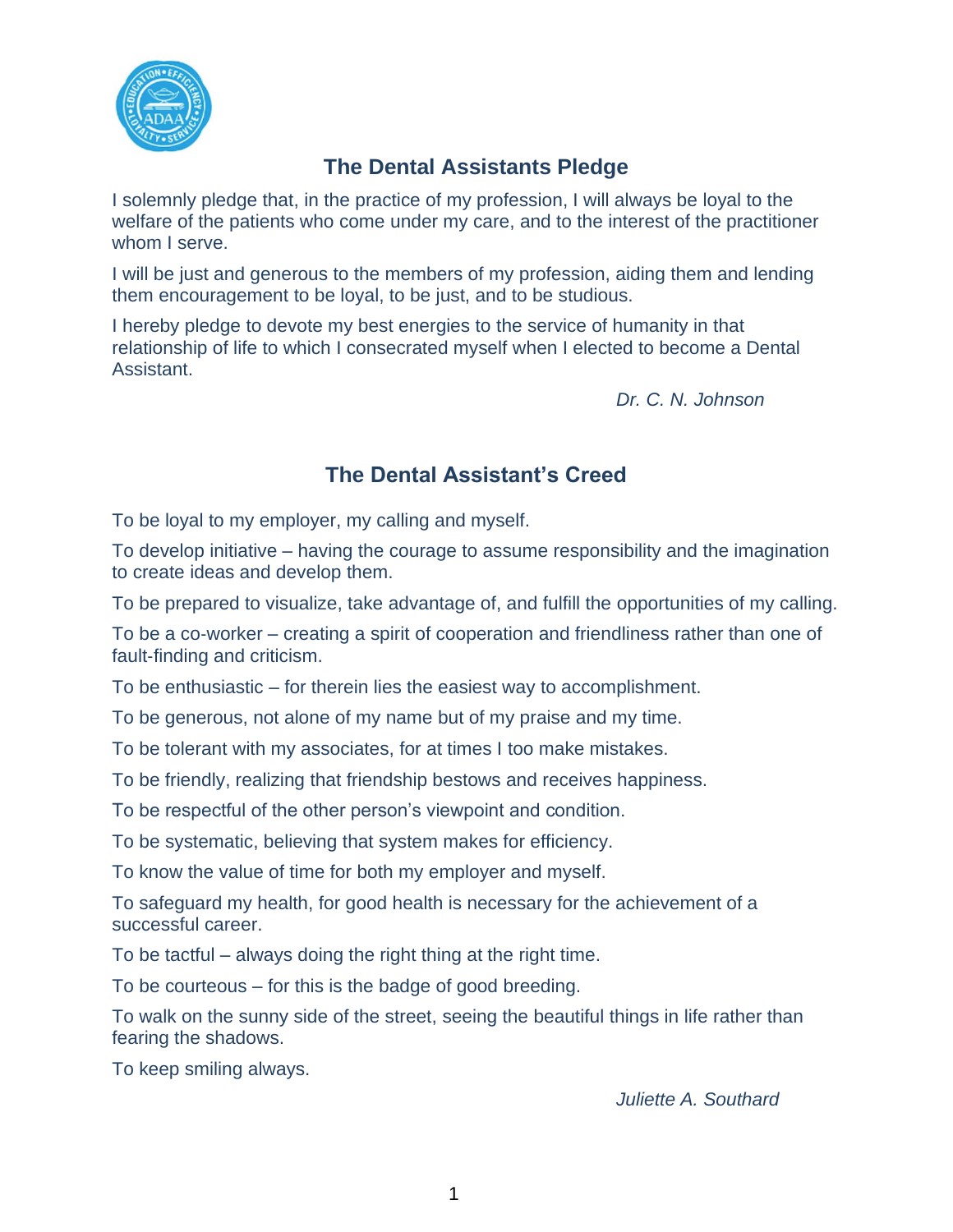## *Dental Assisting Program subscribes to the College's Mission, Vison, Core Themes and Values in philosophy and in planning:*

**Mission** (Our purpose)

• Chemeketa provides opportunities for students to explore, learn, and succeed through quality educational experiences and workforce training.

**Vision** (What is accomplished by carrying out our mission)

• Chemeketa will be a catalyst for individuals, businesses, and communities to excel in diverse and changing environments.

**Core Themes** (Manifests essential elements of the mission and collectively encompass the mission)

- **Academic Quality** Quality programs, instruction, and support services are provided to students.
- **Access** A broad range of educational opportunities and workforce training is provided to students in pursuit of their goals.
- **Community Collaborations** Instruction, training, and workforce development are provided through collaboration with education partners, businesses, and community groups.
- **Student Success** Students progress and complete their educational goals.

**Values** (How we carry out our work: desired culture: our beliefs)

- **Collaboration** We collaborate to ensure purposeful, effective programs and services that support all students. We welcome diverse perspectives and encourage the free exchange of ideas.
- **Diversity** We are a college community enriched by the diversity of our students, staff, and community members. Each individual and group has the potential to contribute in our learning environment. Each has dignity. To diminish the dignity of one is to diminish the dignity of us all.
- **Equity** We promote a just and inclusive environment in which all individuals receive equitable support to reach their full potential. We do this through fair treatment, access, opportunity, and advancement for all, aiming to identify and eliminate barriers that have prevented the full participation of some groups.
- **Innovation** We innovate through reflection, analysis, and creativity. We design quality instruction, programs, and services to prepare students to meet the changing needs of our communities in a global society.
- **Stewardship** We act with personal and institutional accountability for the responsible use of environmental, financial, and human resources to meet the needs of current students without compromising the needs of future generations of students.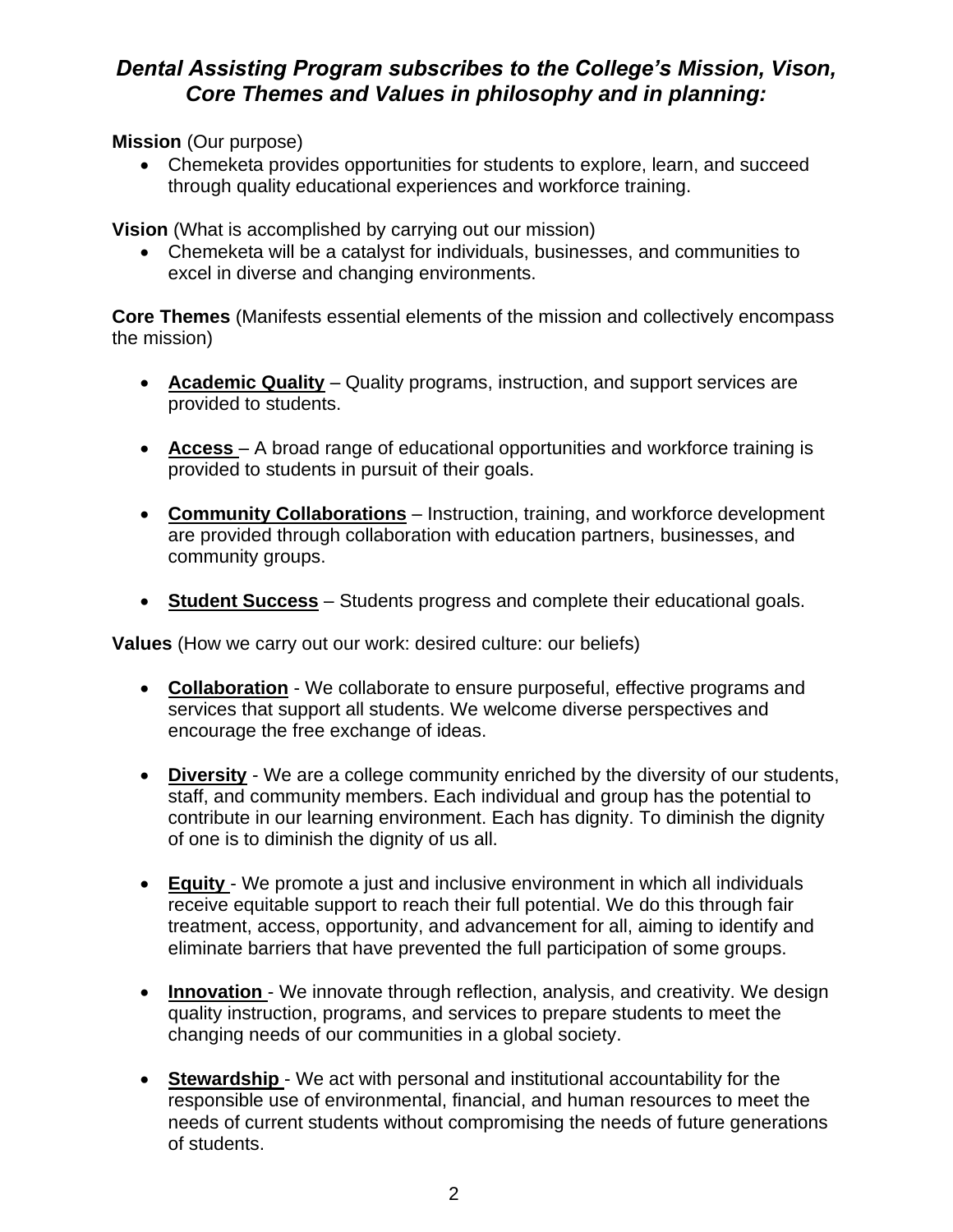## **DENTAL ASSISTING PROGRAM GOALS AND OUTCOMES**

#### **The Dental Assisting Program goals and outcomes are consistent with Chemeketa's mission, vision, and values.**

The program goals are for each student to:

- Successfully complete the program
- Obtain his/her professional credentials
- Find satisfying employment in dentistry

The program outcomes for the Dental Assisting Program at Chemeketa Community College are:

- 1. To perform basic and expanded chairside functions to facilitate completion of restorative and advanced operative procedures;
- 2. To manipulate dental materials to support chairside and laboratory procedures;
- 3. To perform basic office procedures necessary to assist in managing a dental practice;
- 4. To demonstrate proficiency in exposing, processing and mounting dental images;
- 5. To practice professional behaviors as applied to the workplace environment; and,
- 6. To manage asepsis, infection control and hazard control protocol to promote a safe work environment.

Through these goals and outcomes, graduates are comprehensively prepared as competent dental assistants.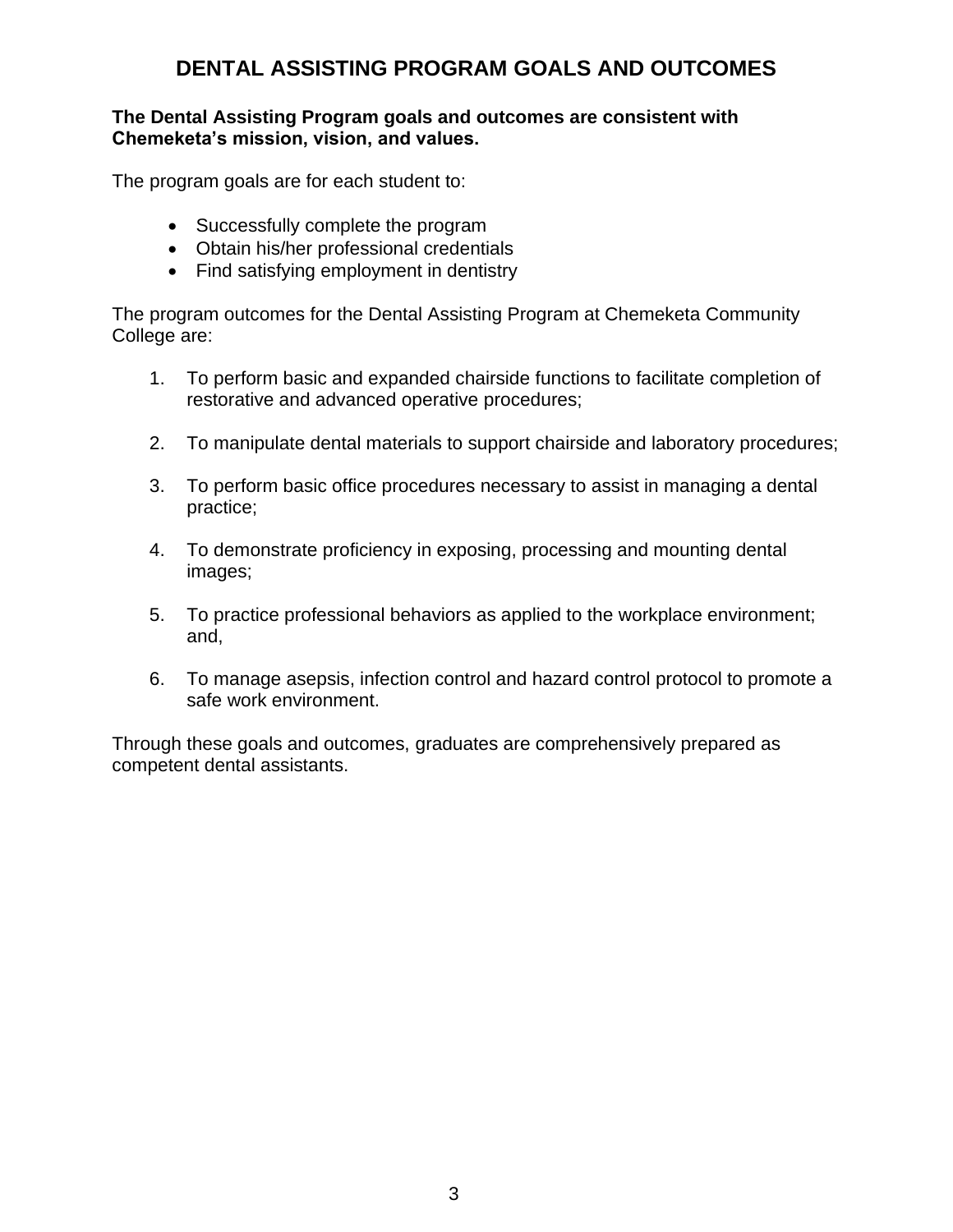## **WELCOME TO CHEMEKETA COMMUNITY COLLEGE**

We are pleased you have chosen Chemeketa as your college, and we wish to welcome you especially to our Dental Assisting program.

Our curriculum is fully accredited by the American Dental Association Commission on Dental Education. It is based on the Commission's criteria and is the product of continuing developmental efforts by the program staff and advisory committee.

The Dental Assisting Program is concentrated into one academic year and requires a great deal of time and effort for satisfactory completion. You will be responsible for your learning, and your instructors will serve as resource persons to assist you throughout this process. In order to accomplish your objectives for the program, you must participate in lectures, group discussion, laboratory sessions and clinical assignments. There are many opportunities for learning enhancement available to you in the Center for Student Development – if counselors or your instructors have identified a learning deficiency, you may be referred for additional assistance.

All of the instructors in the program are available to you in the event you need to discuss problems that may arise. In addition, a counselor is available to you in Advising and Counseling Services in Building 2. Do not hesitate to ask for assistance if you are having difficulty.

Upon satisfactory completion of the requirements in the Dental Assisting program, you will be awarded a Certificate of Completion from the college. You will also be eligible to take the Dental Assisting National Board Certification Examination. Graduates may also apply for Expanded Functions credentials.

As the dental assisting faculty, we look forward to working with you in the coming year.

#### **Dental Assisting Faculty:**

Jill Lomax, CDA, EFDA, EdM, Program Chair, Instructor Kara Radu, CDA, EFDA, BS, Instructor Barbara Sigurdson, CDA, EFDA, EPDH, Instructor Melissa Gutierrez, CDA, EFDA, BA, Clinic Instructor Melissa Estrada, CEDA, EFDA, Clinic Instructor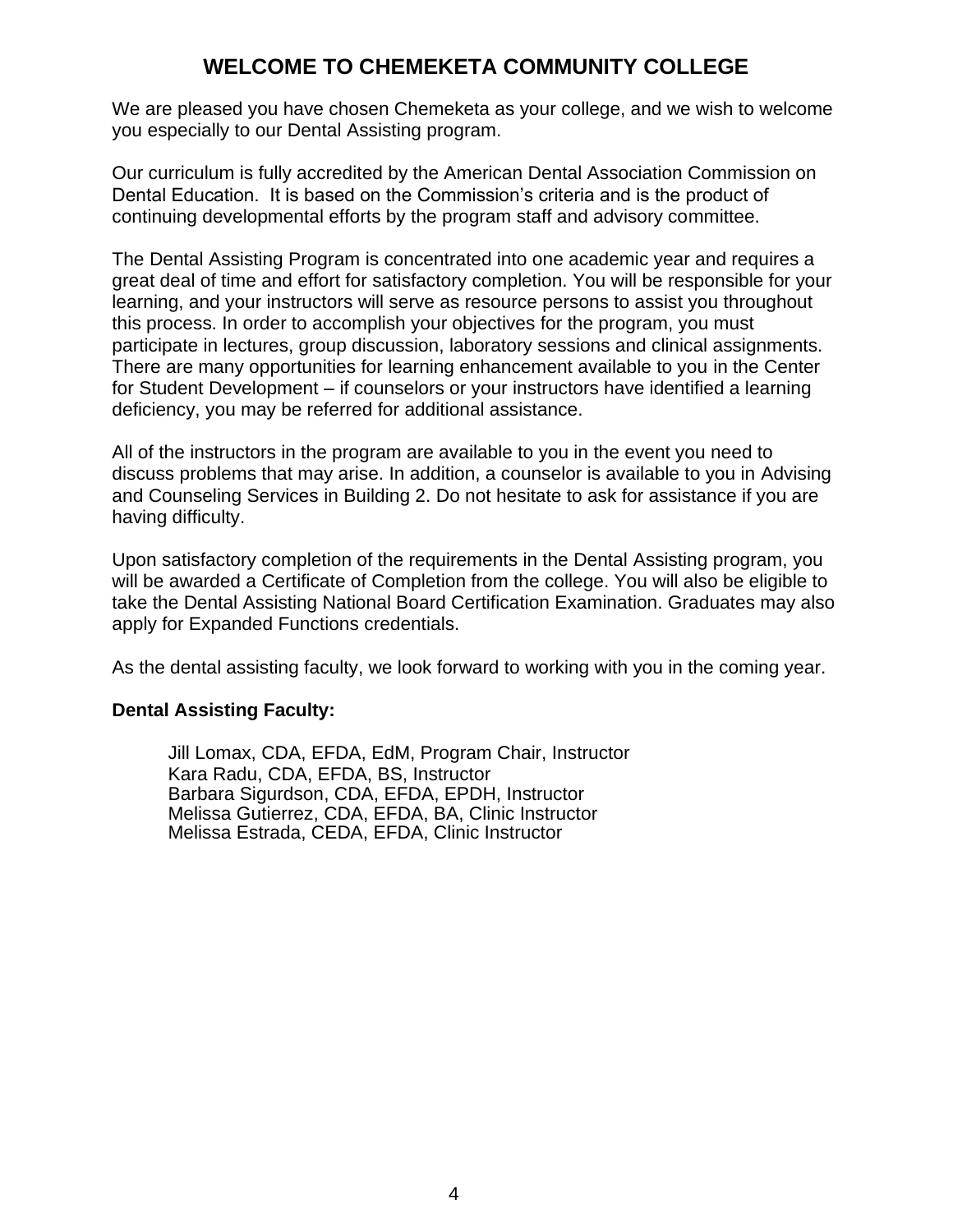## **DENTAL ASSISTING CURRICULUM**

| <b>Course</b><br><b>Number</b> | <b>Course</b><br><b>Title</b>          | <b>Credit</b><br><b>Hours</b>                       |
|--------------------------------|----------------------------------------|-----------------------------------------------------|
| <u>Term 1</u>                  |                                        |                                                     |
| <b>DEN150</b>                  | <b>Dental Sciences</b>                 | 3                                                   |
| <b>DEN151</b>                  | <b>Introductory Concepts in Dental</b> | 3                                                   |
|                                | Assisting                              |                                                     |
| <b>DEN153</b>                  | <b>Dental Materials 1</b>              | $\mathfrak{S}$                                      |
| <b>DEN156</b>                  | <b>Dental Anatomy</b>                  | $\overline{\mathcal{A}}$                            |
| <b>DEN165</b>                  | <b>Dental Office Emergency</b>         | $\overline{2}$                                      |
|                                | Management                             |                                                     |
| <b>MTH060</b>                  | <b>Introductory Algebra</b>            | $\overline{4}$                                      |
| Term 2                         |                                        |                                                     |
| <b>DEN160</b>                  | <b>Dental Specialties</b>              | 3                                                   |
| <b>DEN161</b>                  | <b>Dental Assisting Practicum 1</b>    |                                                     |
| <b>DEN162</b>                  | <b>Intermediate Clinical Skills</b>    | $\begin{array}{c}\n 3 \\ 2 \\ 3 \\ 2\n \end{array}$ |
| <b>DEN163</b>                  | <b>Dental Materials 2</b>              |                                                     |
| <b>DEN164</b>                  | <b>Dental Radiology 1</b>              |                                                     |
| <b>DEN170</b>                  | <b>Dental Office Management</b>        |                                                     |
| <b>PSY101</b>                  | <b>Psychology of Human Relations</b>   | $\overline{4}$                                      |
| Term 3                         |                                        |                                                     |
| <b>DEN171</b>                  | <b>Dental Assisting Practicum 2</b>    | 9                                                   |
| <b>DEN172</b>                  | <b>Expanded Functions</b>              | 3                                                   |
| <b>DEN174</b>                  | <b>Dental Radiology 2</b>              | $\overline{2}$                                      |
| <b>WR121</b>                   | <b>English Composition-Exposition</b>  | $\overline{4}$                                      |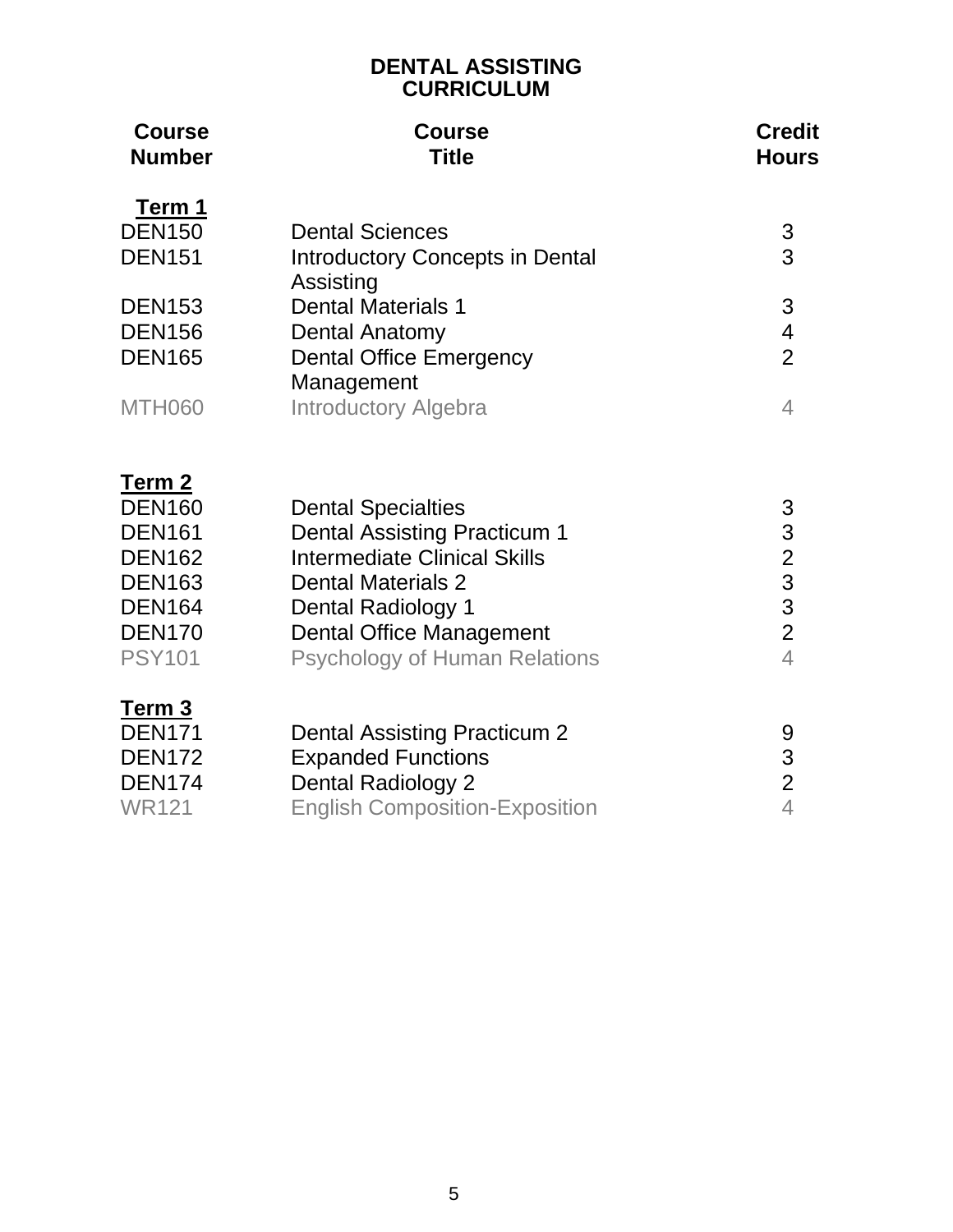## **STUDENT INFORMATION**

The Dental Assisting Program is designed to prepare students for employment in a dental office or clinic setting. The following policies have been established to simulate an employment situation, and the student will be required to adhere to these policies throughout the duration of the program.

- **1.** A change of name, address or phone number must be reported to the office of the Dental Assisting Program Chair **and** the Registrar.
- **2.** The student should report pregnancy or other major medical conditions while enrolled in the program as there may be potential health risks in various dental settings.
- **3.** College classes vary in length. Classes may be scheduled for the entire day. Time may range anywhere from 7:30a.m. to 8:00p.m. All students must be prepared to remain in class for the entire length of the scheduled class time. In the event of tardiness or absence, the student will telephone the instructor for each respective class **by 7:00 a.m.** and specify reason for tardiness/absence.
- **4.** The student will be expected to demonstrate professional behavior in the classroom, lab, clinic, and practicum sites. The experiences should be viewed as preparation for future employment. The student is expected to be at school just as an employee would be in a job. The grade in each course will be affected by lack of professionalism. See technical standard and individual course syllabi for more information.
- **5.** The student will be required to pass a criminal background check and a 10-panel urinalysis drug screening which fulfills the requirements of the program. If a student does not pass the criminal background check or the drug screening, program registration will not be possible. If a student is arrested during the time he/she is enrolled in the program, he/she must notify the Program Chair of the Dental Assisting Program of the arrest. The student's status in the program will be reviewed by the Dental Assisting Program Chair and the Health Sciences Dean's Office, and a possible outcome of the review may be the student's inability to continue in the program.
- **6.** The student must maintain confidentiality of all patient information, both on and off campus in verbal and written communication as required by the HIPAA Standard.
- **7.** Students may also need to submit to a ten-panel drug screen urinalysis (UA) and/or an additional criminal background check prior to practicum placement as requested by practicum sites. If the student tests positive, continuation in the program may not be possible. The Dean of Health Sciences will make a determination whether the student may continue in the program on a case by case basis.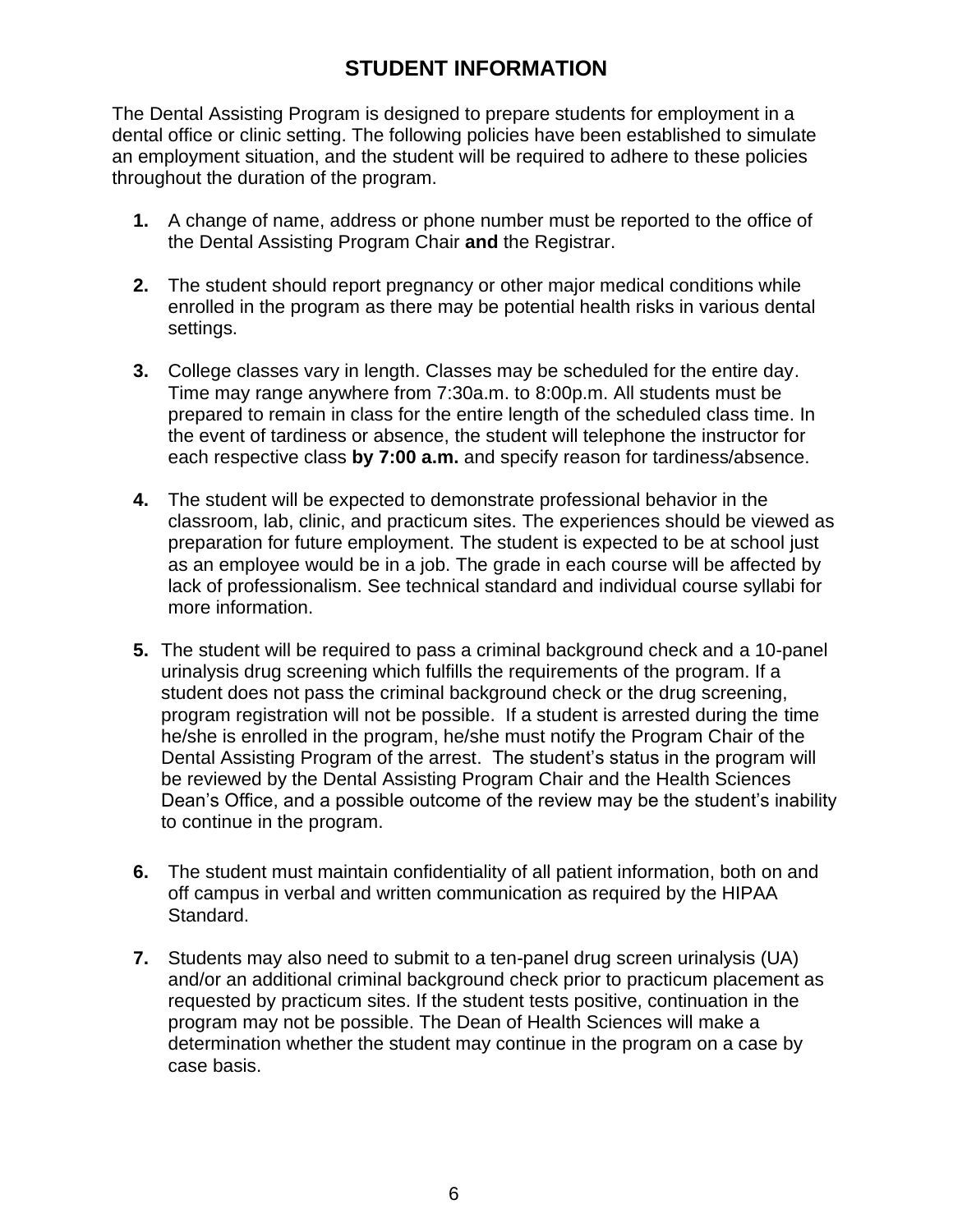- **8.** If it is not possible to be on time or present at an assigned clinical site, the student **must** notify instructor by **7:00 a.m**. The student must also notify the practicum site by 7:00am (leave a message) and then call the practicum site when it opens that day to speak with the office manage Failure to do so will result in the initiation of a Problem Solving Record (PSR).
- **9.** Any injury sustained during clinic, class, lab or practicum on campus or off campus must be reported to the instructor and the site supervisor immediately. Incident forms must be filled out within 24 hours of the incident.
- **10.** Cell phones must be **silenced** prior to entry into all classrooms, labs, and clinical settings. Students must follow the cell phone policy of clinical rotation sites.
- **11. No recording devices** are allowed without previous authorization by the instructor or Student Accessibility Services.
- **12.** Laptops or tablets may be used for lecture note taking **only**. Use of a laptops/tablets for any other reason (i.e. social media, email, internet surfing, games) is strictly prohibited and may result in a PSR and/or losing laptop privileges. A cell phone does not suffice as a laptop or tablet and cannot be used for note taking or PowerPoint review during lecture.
- **13.** Every effort should be made to schedule appointments with dentists, physicians, or other personal appointments during open time in the student's schedule. These appointments **should not** interfere with class or clinical time unless they are of an emergency nature.
- **14.** The Dental Assisting faculty **STRONGLY RECOMMENDS** that the student does not work during the course of this program. If the student plans to work during the program, he/she should be aware that the curriculum is **VERY DEMANDING** and working too many hours may make it more difficult to successfully complete the program. If employment interferes with meeting the requirements of the Dental Assisting program, faculty may recommend that other arrangements be considered to resolve the problem.
- **15.** Food, drink, and gum are not permitted in the dental lab and clinic. The student will be dismissed from those areas if he/she is eating, drinking, or chewing gum.
- **16.** Children and pets are not allowed in classrooms, labs, and clinic settings for any reason. Service animals are the only exception.
- **17.** Campus tutors are available in the Campus Tutoring Center in Building 2, Room 210. It is the student's responsibility to seek tutorial services if he/she is having academic difficulty, or when recommended by an instructor.
- **18.**Students are expected:
	- a. to attend all classes, labs, clinics, and practicums.
	- b. to stay during entire class, lab, clinic and practicum. Cannot leave to meet other class assignments.
	- c. to report on time to all classes, labs, clinics, and practicums.
	- d. to submit all assignments on time.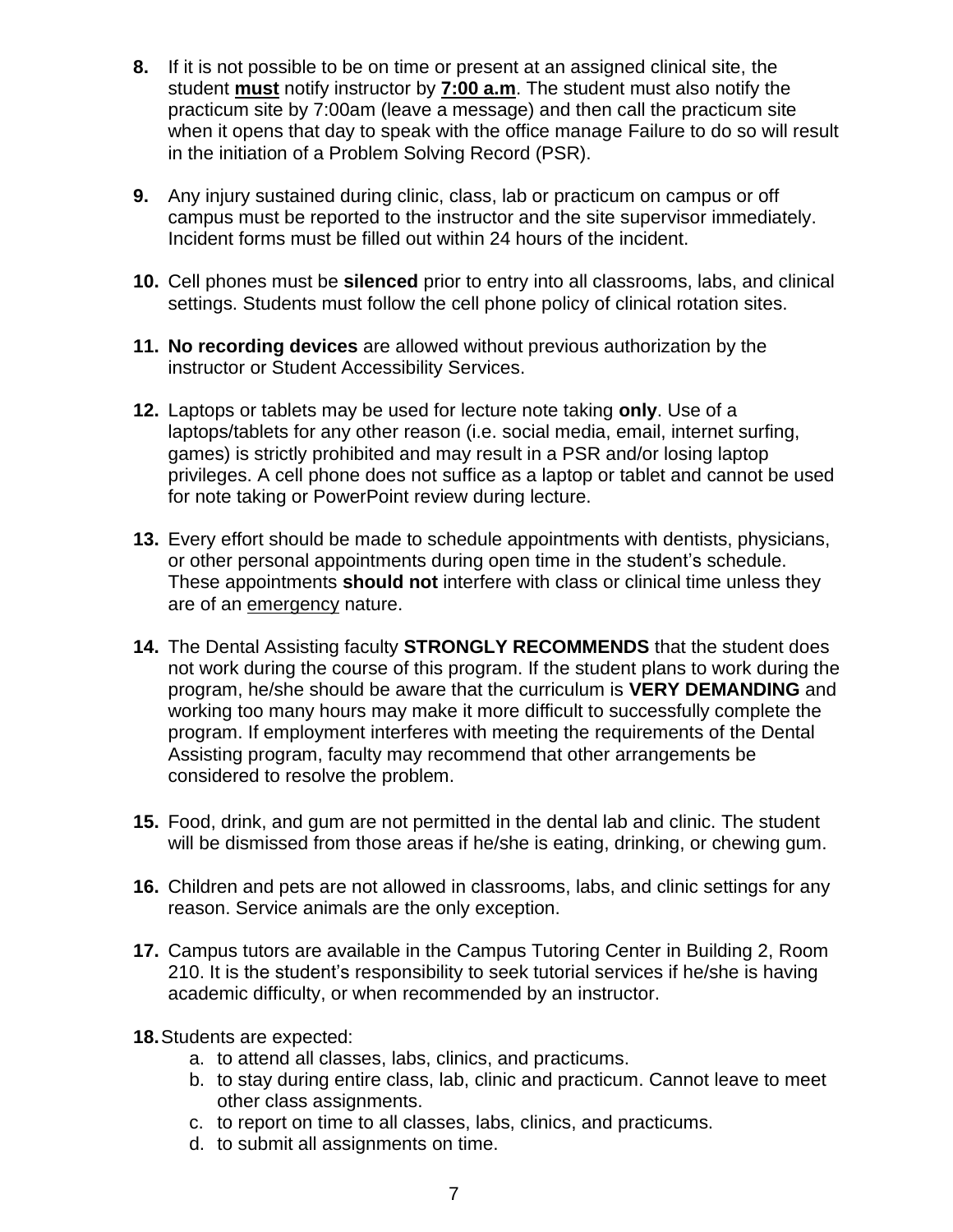For students in Chemeketa Community College's Dental Assisting Program, a high positive correlation has been demonstrated between regular attendance and satisfactory grades. Absence/tardiness may interfere with a student's progression in the program.

- **19.**If a student is absent from class, lab, clinic, or practicum because of health reasons, it is the prerogative of the instructor to require the student to obtain a written health clearance from the student's health care practitioner.
- **20.**Because employers place a high value on dependable attendance and timeliness in submitting assignments, faculty reserve the right to report absences and repeated late submissions of required assignments in any evaluation report or letter of reference requested by students/graduates for any prospective employers.
- **21.**A student must not enter the clinic, lab, or practicum site while on a controlled substance from drug category I, II or III. This includes heavy painkillers like Vicodin and other strong sedatives.

## **SCHOOL CLOSURE OR LATE OPENING POLICY**

If the college closes or opens late due to snow or inclement weather, notification is made within minutes. Students are encouraged to sign up for Chemeketa's free emergency notification system. Chemeketa uses this system to quickly notify students of emergency information, including school closures. Go to your MyChemeketa account under services, click on notifications then click emergency notifications and register.

If a college closure or late opening occurs on a scheduled practicum day, practicum will be cancelled. Note: If practicum is already in progress when Chemeketa closes due to inclement weather, it is the decision of the Dean of Health Sciences and the practicum instructor as to whether clinical continues. If a late opening occurs on a lecture and/or lab/clinic day, the phone tree will be activated to inform you when classes/lab/clinic will begin. Students need to exercise good judgment regarding their own safety before deciding to drive to or from practicum or campus when the weather is bad.

## **STUDENT ACCESSIBILITY SERVICES**

Chemeketa offers support services for students who are eligible for accommodations. These services include but are not limited to: academic accommodations for courses and testing, access to facilities and activities, and academic advising. Services for deaf and hard of hearing students include sign language interpreting and adaptive equipment. Appointments are necessary for all services. Early contact is advised, as late requests may result in a delay of service.

If you have a documented disability, including learning, psychiatric, sensory, orthopedic, or other, please know that support services are available for you. The Student Accessibility Services Office is available to help you assess your needs, coordinate access to facilities and processes, and plan academic accommodations that will make classes accessible.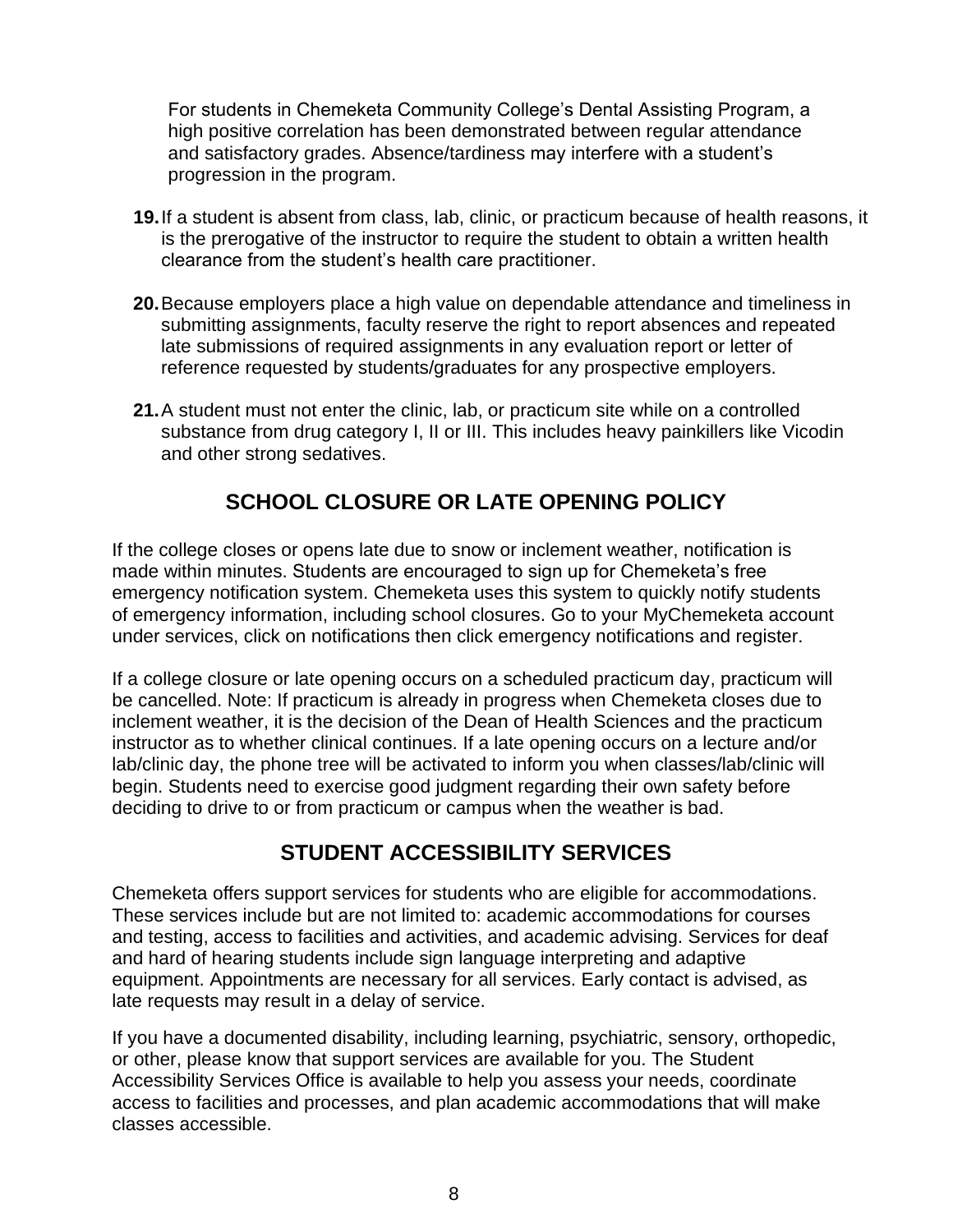If you need accessibility-related accommodations for classes or college events, please contact the Student Accessibility Services Office at least two weeks in advance in Building 2, Room 174 (503.399.5192[voice/TTY] or email **accessibility@chemeketa.edu**) (See Technical Standards section for more details)

## **IMMUNIZATIONS**

As part of the Oregon Health Authority requirements and Chemeketa's Dental Assisting policies on infectious diseases, all students are required to provide proof of immunizations as indicated in the Dental Assisting Program Admissions Letter. Each student must have received his/her first Hepatitis B injection by August 3rd. The second injection is due by September 8th, and the third injection is due February 2<sup>nd</sup> (See Immunization sheet). The recommended timeframe between the second and third injection is five (5) months. Students who have not completed their immunizations as indicated above or signed a declination form will not be allowed to participate in practicum.

## **STATEMENT OF INSURANCE**

Students are not covered by health and accident insurance by the college. The college does provide workers' compensation coverage for student illnesses or injuries that result directly from activities required by course objectives at off-campus clinical sites. This coverage is not available for on-campus laboratory or clinic activities.

## **OFF- CAMPUS EXPERIENCES**

Students in the Dental Assisting program are provided off-campus experiences at OHSU School of Dentistry, private dental offices and clinics, and special off-campus assignments.

## **TRANSPORTATION**

Transportation to all off campus assignments is the sole responsibility of each student, unless otherwise arranged.

## **PRACTICUM**

The student will complete a minimum of 310 clinical hours in order to meet graduation requirements (70/winter, 240/spring). If the student does not complete the specified hours per term, he/she will be given an "incomplete"

and will be responsible for arranging make-up practicum hours. The student may not continue into the second practicum assignment until all hours in the first assignment are complete. Make-up time for missed practicum hours cannot occur during regularly scheduled class time. The student will not graduate unless all practicum hours are completed. Students may be required to submit to a 10-panel drug screen urinalysis (UA) at any time during the program or as requested by practicum sites.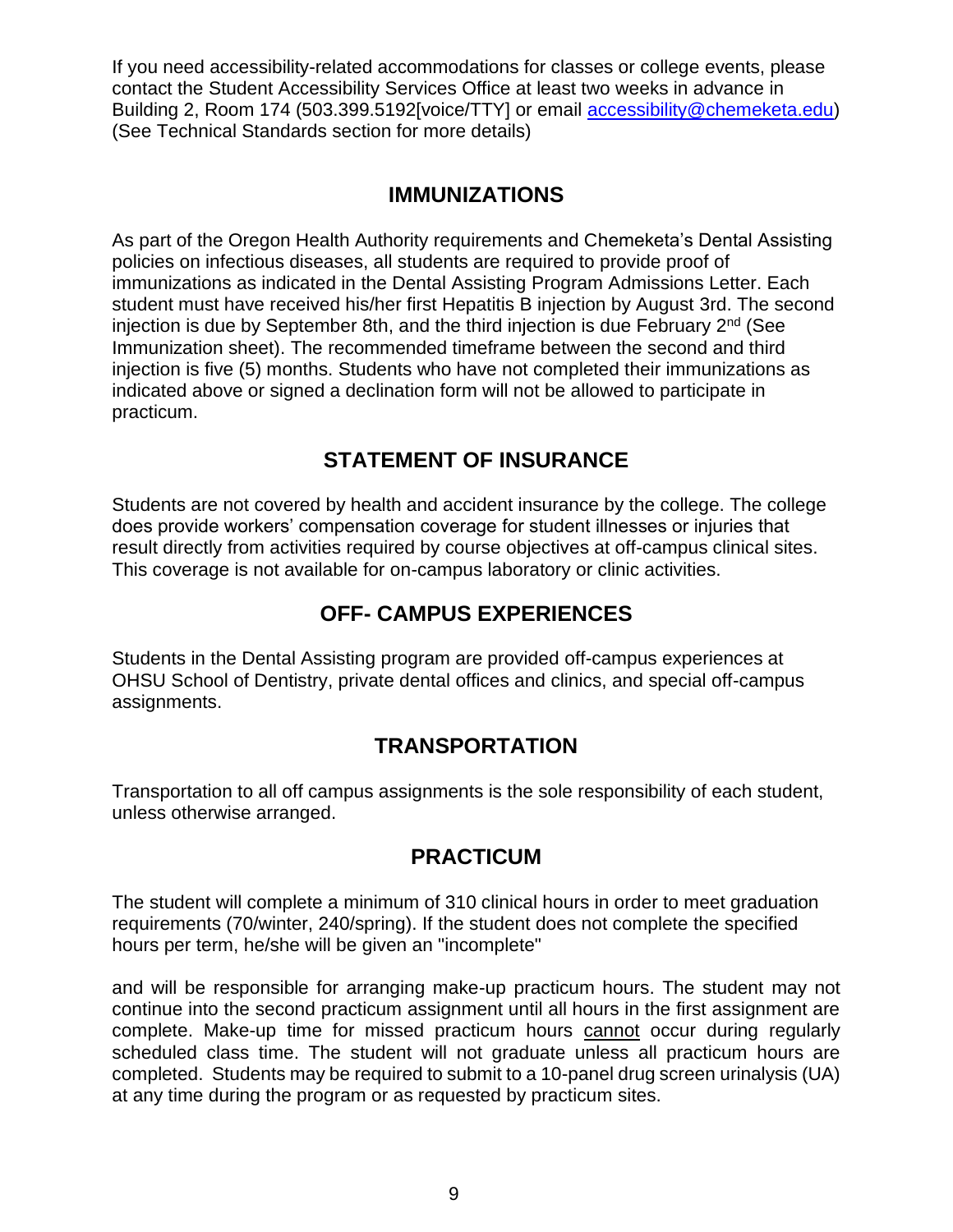## **CLASS INFORMATION**

Information and Advising Session: When scheduled, attendance is mandatory. (See item #18 under Student Information).

Out of class assignments: Due at the beginning of the class period. Late assignments may be accepted at a maximum of 75% credit and must be submitted before the next class period.

In-class assignments or activities: There is no make-up opportunity.

Check-offs: Arrangements for missed or late laboratory or clinical assignments/checkoffs may be made with course instructors prior to the next scheduled lab or clinic session. Late check-offs may be made up for a maximum of 75% credit. If a student fails a check off, the student will be placed on a PSR, offered remediation and must repeat the check off to show competency before the next scheduled check off. The student will have a maximum of two additional attempts; however, the initial score will be recorded in the gradebook. All check offs must be completed to earn a grade in the course.

Essential Skills: Essential Skills (those skills identified by an asterisk on the check-off sheets) are areas to which particular attention should be paid during clinical practice. They must be demonstrated in a proficient and safe manner during each check-off and Capstone activity in order to successfully complete the program.

Quizzes: Scheduled and pop quizzes must be completed within the designated time frame. Individuals arriving late, yet within quiz time frame, may take quiz, but must finish within time allowed. If student arrives after quiz is over, there will be no make-up opportunity.

Exams: Any exam taken outside of scheduled time (before or after) must be made by appointment with your instructor for a maximum of 90% credit. If exam is taken after scheduled exam time, the exam must be completed prior to the next scheduled class period. No hats allowed during exams.

Prior Arrangements: is defined as at least 48 hours in advance (weekends excluded).

Fall Capstone Final: Pass or No Pass

- *Eligibility*: Student must be passing (see Grading Policy) all fall term courses, both lecture and lab or clinic, to be eligible to take the Capstone Final. Students who do not meet eligibility will be awarded the course grade earned up to the Capstone Final in DEN 151.
- *Passing*: Student must pass Capstone Final to continue on to winter term. A student who does not pass on the first attempt, will be allowed a second attempt (if eligible, see grading policy). If the second attempt occurs after faculty submits fall term grades, the student will earn an incomplete in DEN 151 and the second attempt will occur during winter term, prior to student participating in Practicum 1 clinic.

*Second Attempt Grade*: Student must pass on second attempt to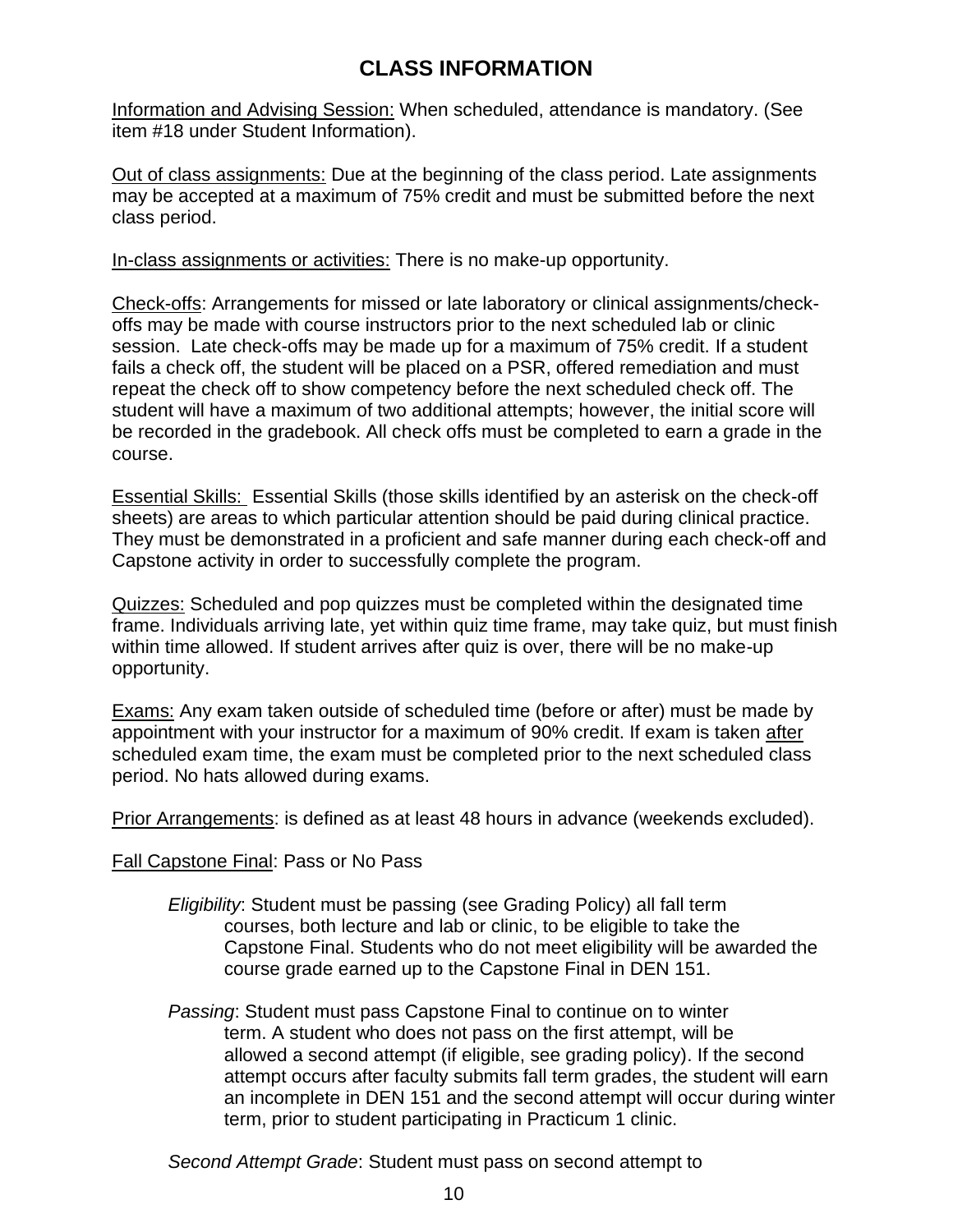continue in the program. Once the second attempt is completed, DEN 151 grade will be changed from incomplete to final grade earned. See the grading policy. If the student does not pass on the second attempt, the student will earn a "D" grade in DEN 151 and will not continue on in the program.

#### **GRADING POLICIES**

The following is the grading scale for all Dental Assisting courses:

| $92 - 100\% = A$ | $75 - 83\% = C$ | Below 68% = $F$ |
|------------------|-----------------|-----------------|
| $84 - 91\% = B$  | $68 - 74\% = D$ |                 |

The grading system for Dental Assisting is based on a letter grade. The grades include didactic, laboratory, and clinical performance. All students must pass didactic, laboratory, clinical aspects of all dental assisting courses individually at 75% or higher and pass Fall Capstone Final. If any portion (didactic, laboratory, clinic or Fall Capstone Final) is not above 75% the highest possible grade earned will be a "D" and the student will not continue on in the program.

Fall Capstone Grading Policy: A student who does not pass on the first attempt will lose 5% off of the final course grade in DEN 151. Under college policy, when an incomplete has been given, the student may not earn a grade of an A. If a student's final grade is 79% or less, the student is only eligible for one (1) attempt, due to the 5% percentage deduction. If the student does not pass on the second attempt, the student will earn a "D" grade in DEN 151 and will not continue on in the program.

Tracking Grades: Students are responsible for tracking their grades throughout each term. If you are experiencing difficulty in a class or if your grade average drops below 75% (C), you must meet with your instructor of the particular class(es) to determine how grade improvements can be made. You are responsible to take appropriate measures to improve your learning and/or testing skills, and instructors will be glad to refer you to various on-campus agencies and counselors who are experienced in the area in which you need assistance.

Evaluations and Conferences: Evaluations and conferences with program staff may be conducted to review individual student progress. Instructors maintain office hours for the purpose of discussing your progress and answering questions pertaining to course content. Students must schedule appointments with instructors during designated office hours. Students will prepare their questions and materials prior to the appointment.

Incomplete Grade: Per college policy, when an incomplete is given, a student may not earn an A grade.

Course Withdrawal: If withdrawing from any DEN course, student must withdraw from all DEN courses.

Grievance Procedures/Conflict Resolution: When a difference of opinion, values, or treatment exists, members of the Chemeketa community are encouraged to seek resolution directly with the individual. If the conflict is with an instructor, discuss the problem with the instructor outside of the classroom. When the conflict is with a service area of the college, resolution should be sought first in that area or with its supervisor.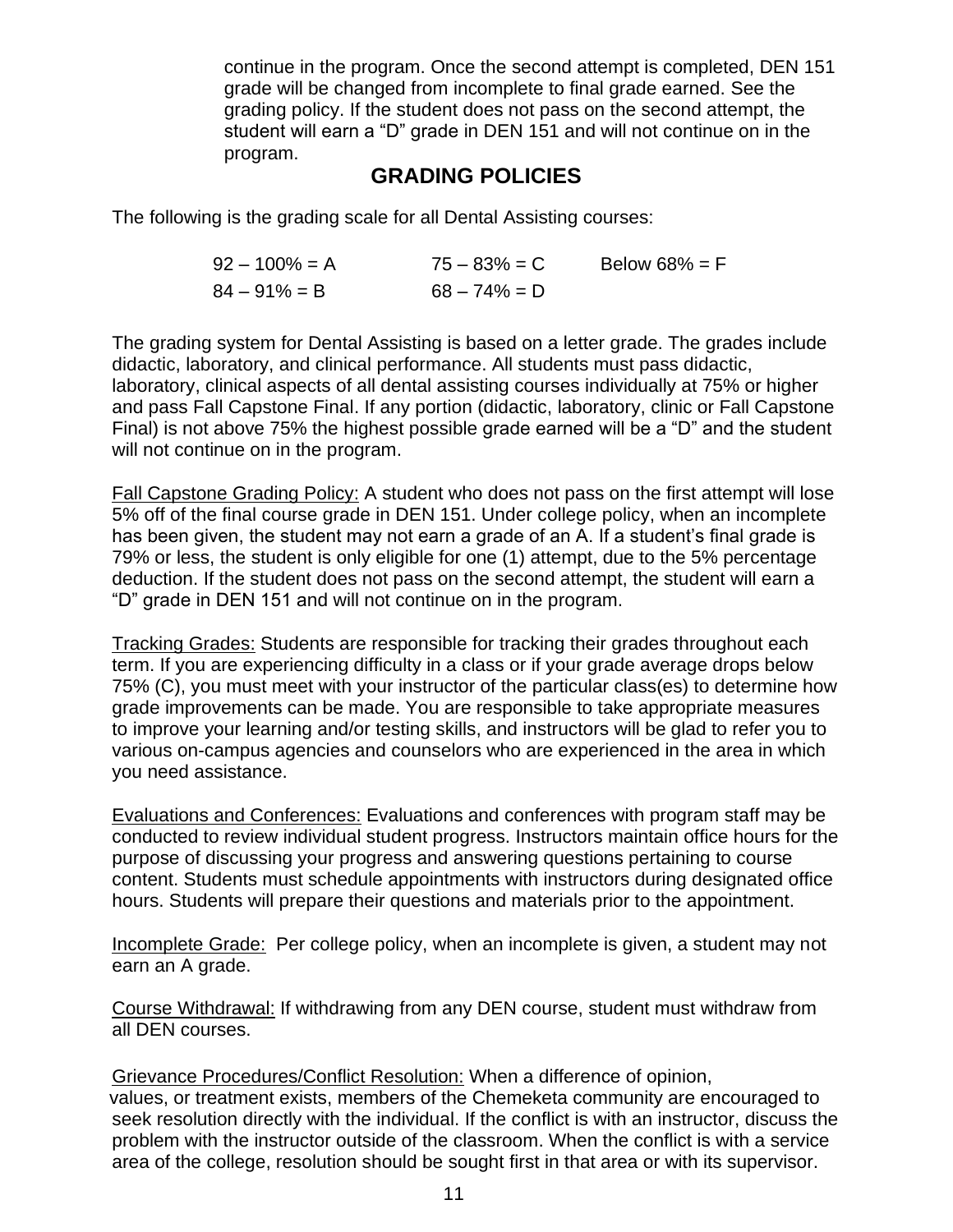When resolution cannot be reached by talking with the individual (or when contact with the individual would not be appropriate) contact the Academic Coordinator (Building 8/114B; 503 399-3907). Unbiased investigation will be used in the informal processes in an attempt to resolve issues.

If the conflict occurs between students in the program and they cannot resolve the conflict, they may request assistance from a faculty member in the program. A meeting will then be arranged with the students and the designated faculty member or members. The purpose of the meeting will be to constructively resolve the conflict and reach an agreement between parties.

If resolution does not occur informally, the Conflict Resolution Policy contained in the Student Rights and Responsibilities Policy will then be followed. [\(https://www.chemeketa.edu/students/student-rights-responsibilities/\)](https://www.chemeketa.edu/students/student-rights-responsibilities/)

#### Progression in the Dental Assisting Program:

- 1. Students are required to maintain a "C" grade or higher in all required courses each term in order to progress to the next term.
- 2. The Dental Assisting faculty are committed to promoting student success. Students will meet with their faculty advisor for evaluation purposes. If problems are detected, faculty will inform students and assist them to develop a plan that identifies goals and actions for improved performance. Students are responsible for implementing the plan, including following up on referrals for help and arranging additional conferences with their advisor as needed to follow up on problems.

Faculty advisors inform students and document problems according to the following procedure:

#### **Problem-Solving Record (PSR)**

A PSR is intended to call attention, as early as possible to a situation that, if uncorrected, could lead to academic failure or dismissal from the program. A PSR documents the problem identified by an instructor, a plan to remedy the problem, and the student-instructor conference to discuss the problem and plan. Students receive a copy of the PSR. Failure to follow the PSR plan will result in probation, or in severe cases, dismissal from the program.

- **Non-Practicum PSR—**Faculty advisor meets with a student whose classroomrelated performance indicates a need for problem-solving. Examples of such performance include a cumulative grade average below 70, a pattern of submitting assigned work late, and repeatedly missing or arriving late for tests.
- **Practicum Performance PSR**—Faculty advisor meets with a student whose practicum performance indicates a need for problem solving. Some examples of such performance are unsafe practice, missed practicum time, and noncompliance with practicum rules.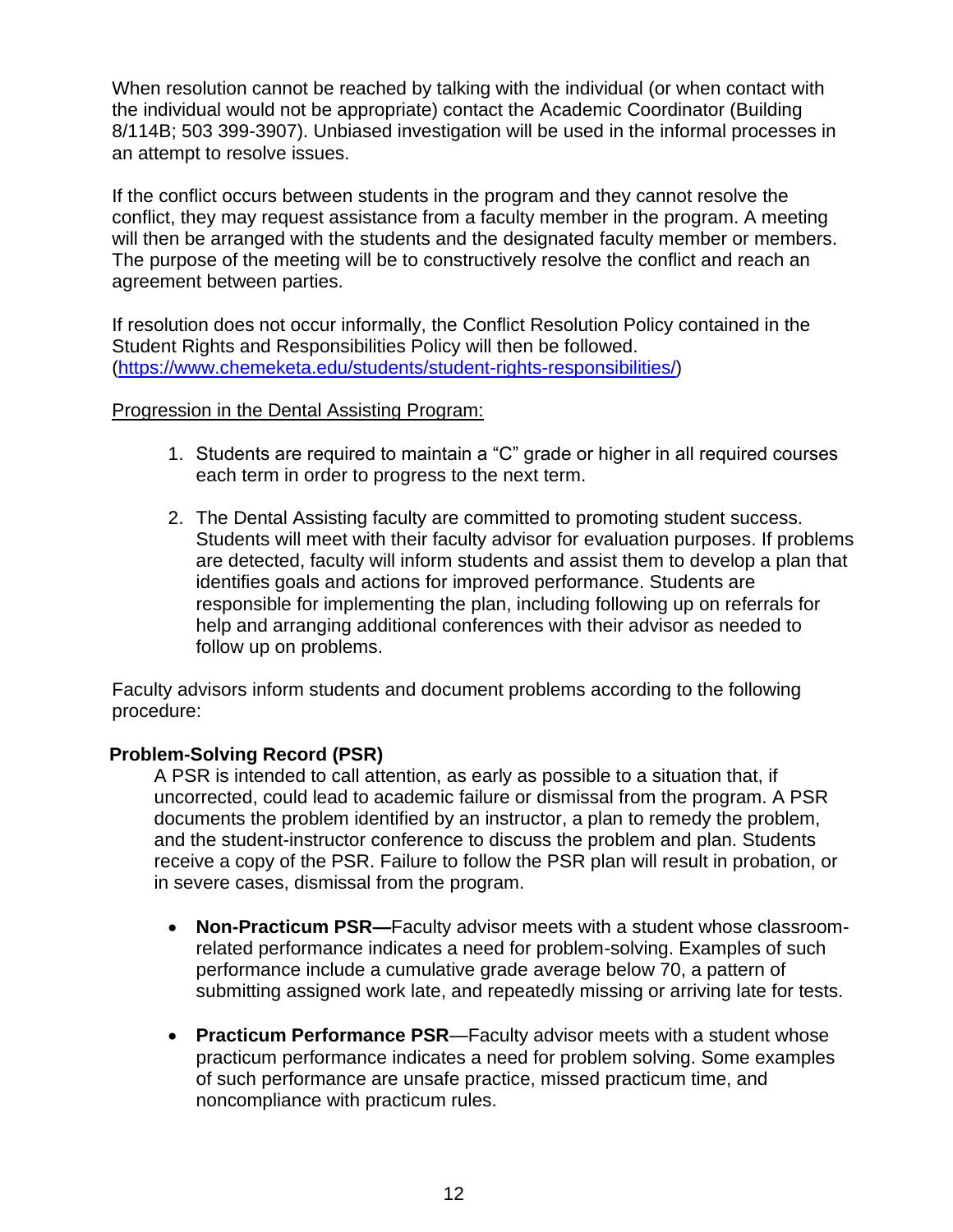#### **Probation (PR)**

The Dental Assisting Program faculty may place a student on probation at any time for failure to follow a PSR plan, unsatisfactory scholastic record, academic dishonesty, failure to maintain safety, failure to maintain patient confidentiality as outlined by the HIPAA Standard, or demonstration of unprofessional or unethical behavior. Probation is notice to a student that immediate changes are needed in some behavior(s) to prevent either failure or dismissal from the program. *Subsequent occurrences of problem behavior during a probationary period will result in disciplinary action, which may include dismissal from the program*. The instructor identifying the problem behavior informs the student and schedules a three-way conference among the student, the instructor(s), and the Academic Coordinator. The PR document includes the identified problem and a plan to remedy the problem; specifies the conditions for retention and progression in the program; and documents the three-way conference. Students receive a copy of the PR.

The Dental Assisting Program faculty may place a student on probation at any time for failure to follow a PSR plan, unsatisfactory scholastic record, academic dishonesty, failure to maintain safety, failure to maintain patient confidentiality as outlined by the HIPAA Standard, or demonstration of unprofessional or unethical behavior.

## **DISMISSAL**

You will be dismissed from the Dental Assisting Program for the following:

- 1. A grade below "C" in any enrolled program course during the program.
	- a. A grade below a "C" in a lab or clinic section for any program
	- a. course during the program. This will result in the highest course grade earned of a "D".
	- b. A grade below "C" in any didactic section of any program course
	- c. during the program. This will result in the highest course grade earned of a "D".
	- *d.* A "No Pass" on the Fall Capstone Final in DEN 151. *(See*
	- e. *Fall Capstone Final under Class Information and Grading Policy.)* This will result in the highest course grade earned of a "D".
- 2. Failure to comply with probationary, or possibly PSR requirements.
- 3. Illegal acts as defined by the Oregon Board of Dentistry, in the classroom, lab, clinic, or practicum site.
- 4. Failure to comply with patient confidentiality as outlined in the HIPAA Standard.
- 5. The program faculty, in consultation with a practicum site dentist and staff, determine the student has demonstrated unsafe practices, unprofessional and/or inappropriate behaviors, or fails to comply with responsibilities as outlined in the Practicum Handbook.
- 6. If a student is arrested during the time he/she is enrolled in the program, he/she must notify the Dental Assisting Program Chair. The student's status will be reviewed and may result in dismissal.
- 7. Dismissal may occur at any time during the program academic year; PSR or Probation may not precede dismissal. For more information, refer to the Student Rights and Responsibilities document in the college catalog.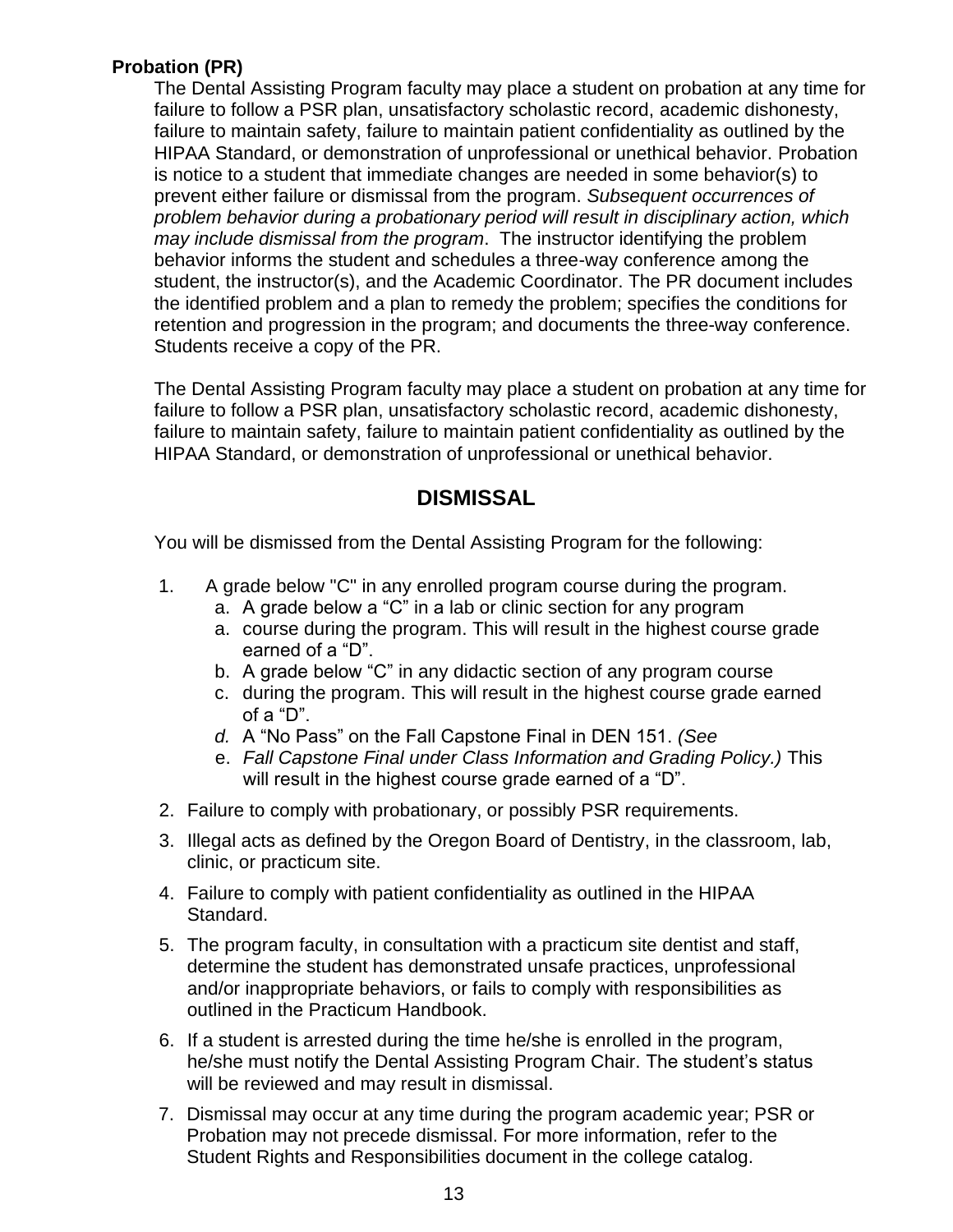## **RE-ADMISSION POLICY**

Any student who is not both academically and clinically successful in any course that is part of the Dental Assisting Program may choose to re-apply to enter the Dental Assisting Program. The option to re-apply for entry into the Dental Assisting Program is offered only once.

Students begin fall term and will be required to enroll for credit in all courses to attain and demonstrate satisfactory academic and clinical skills. Students may not audit any courses.

Any student who selects the option to re-apply to the program for any reason must meet application procedures and program requirements in effect at the time of re-entry.

These students must complete a letter of re-admission. The letter will focus on what steps the student has taken to be successful in the program and address any other relevant information.

## **GRADE APPEALS FOR HEALTH SCIENCES STUDENTS**

Students wishing to appeal a progression decision made by the faculty should submit a online form stating their concerns and proposed resolution to the Dean of Health Sciences within 10 business days. Please note, the appeal process for Health Sciences students is shorter than other Chemeketa students due to the need to begin practicum/clinical rotations at the beginning of the following term. Students who appeal the faculty's decision regarding their continuation in the program are allowed to attend theory class until the appeal is concluded. A follow up appointment should be scheduled with the Dean of Health Sciences. The Dean of Health Science's decision shall be final. Students may not attend practicum/clinical experiences while their appeal is pending.

The grade appeal form can be found online at [https://cm.maxient.com/reportingform.php?ChemeketaCC&layout\\_id=5](https://cm.maxient.com/reportingform.php?ChemeketaCC&layout_id=5)

## **HARRASSMENT/DISCRIMINATION POLICY**

Chemeketa Community College prohibits unlawful discrimination based on race, color, religion, national origin, sex, marital status, disability, protected veteran status, age gender, gender identity, sexual orientation, pregnancy, whistle blowing, or any other status protected by federal, state, or local law in any area, activity or operation of the college. The college also prohibits retaliation against an individual for engaging in activity protected under this policy, and interfering with rights or privileges granted under federal, state or local laws.

Under college policies, equal opportunity for employment, admission, and participation in the college's programs, services, and activities will be extended to all persons, and the College will promote equal opportunity and treatment through application of its policies and other college effects designed for that purpose.

See Student Rights & Responsibilities document at <https://www.chemeketa.edu/students/student-rights-responsibilities/>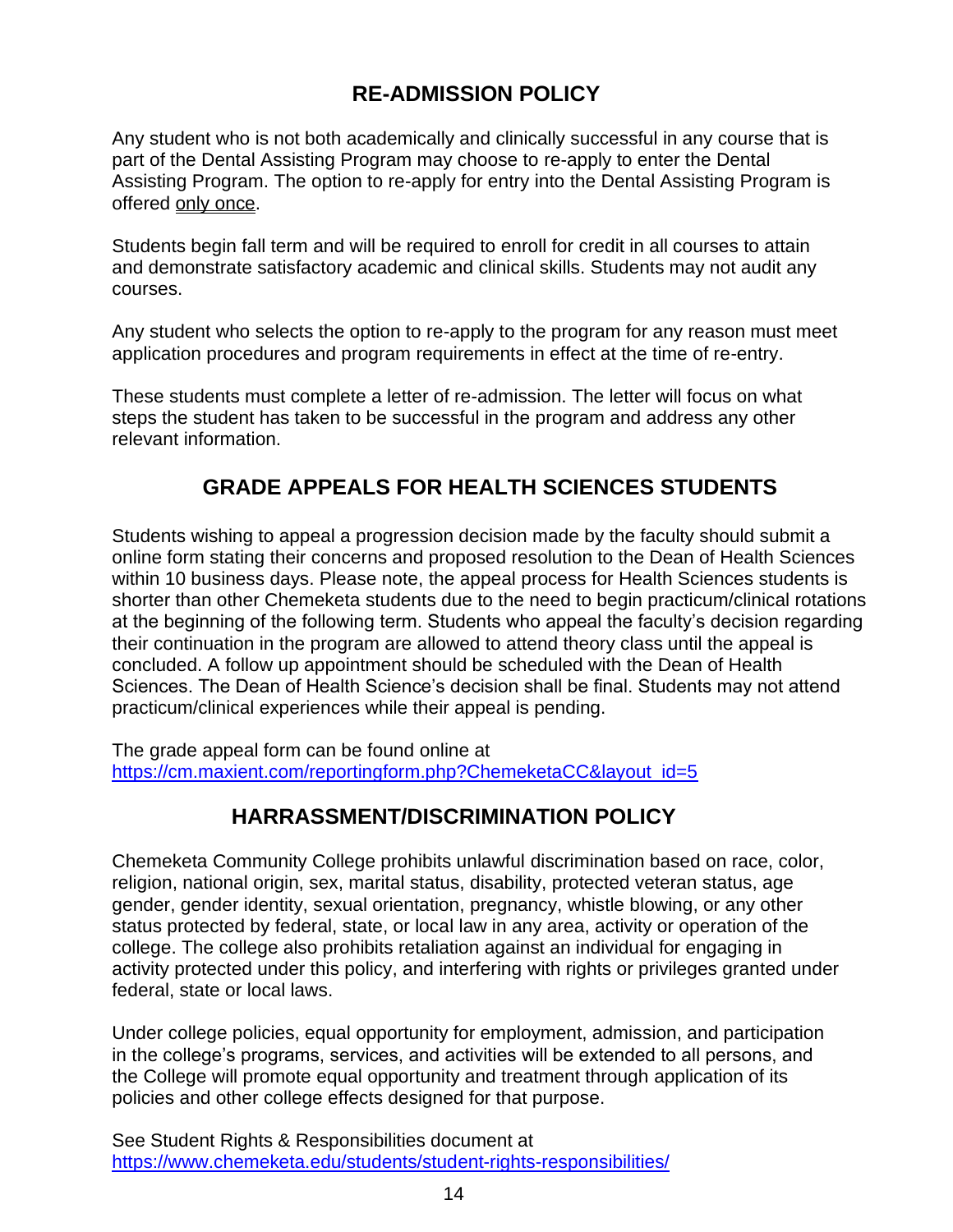Persons having questions or concerns about **Title IX,** which includes gender-based discrimination, sexual harassment, sexual violence, interpersonal violence, and stalking; contact the Title IX coordinator at 503.399.8111, 4000 Lancaster Dr. NE, Salem, OR 97305, or [https://www.chemeketa.edu/complaints-and-concerns/report/.](https://www.chemeketa.edu/complaints-and-concerns/report/) Individuals may also contact the U.S. Department of Education, Office for Civil Rights (OCR), 810 3rd Avenue #750, Seattle, WA 98104, 206.607.1600. Equal Employment Opportunity or Affirmative action should contact the Affirmative Action Office at 503.399.2537, 4000 Lancaster Dr. NE, Salem OR 97305.

## **GRADUATION**

All students in the Dental Assisting program must apply for graduation through the Registrar's Office, in January (no later than the fourth week of Winter term). All students successfully completing spring term may participate in graduation ceremonies. Graduation Services will contact students regarding fees for caps and gowns.

## **UNIFORM POLICY**

In accordance with CDC and OSHA guidelines as well as the Dental Assisting Policies on infectious diseases, all students utilizing the dental lab, clinic, and practicum sites will adhere to the program's uniform policies.

The student must change into and out of uniform (pants, tops, jackets and shoes) at clinic/lab location unless otherwise directed.

The student is responsible for complying with all uniform policies.

#### **Clinic and Lab Uniforms – to be worn for all activities in 8-103 & 8-106, practicum assignments, and other off-campus activities:**

- Mask, protective glasses and gloves
- Scrubs: Scrub style pants in a solid uniform color with either elastic or drawstring waist and a short sleeve scrub style shirt. Pants should fit at the natural waistline. Pants should hang no longer than the top of the shoes, should not drag on the ground, and should not be rolled up or pushed up. Scrubs must be laundered and kept in good repair.
- Clothes worn under scrubs must be completely concealed when lab coat is worn.
- A long-sleeve solid lab coat must be worn over scrub style top. Lab coats must be routinely laundered and kept in good repair.
- For warmth, students may wear a plain, black, long-sleeved shirt under the scrub style top.
- Personal Chemeketa student name badge.
- Solid black leather clinic shoes with black non-marking soles and closed toe and heel. Clinic shoes must be kept clean and polished.
- Plain black cotton socks will be worn and must cover the entire foot, including the heel and ankle. When seated, no skin may show on ankle or leg.

#### **Hair**

When in uniform, hair color must be of a natural hue and of low color contrast. All students utilizing the dental lab, clinic, and practicum sites will contain their hair away from their face and off their shoulders. Hair must be secured in a manner that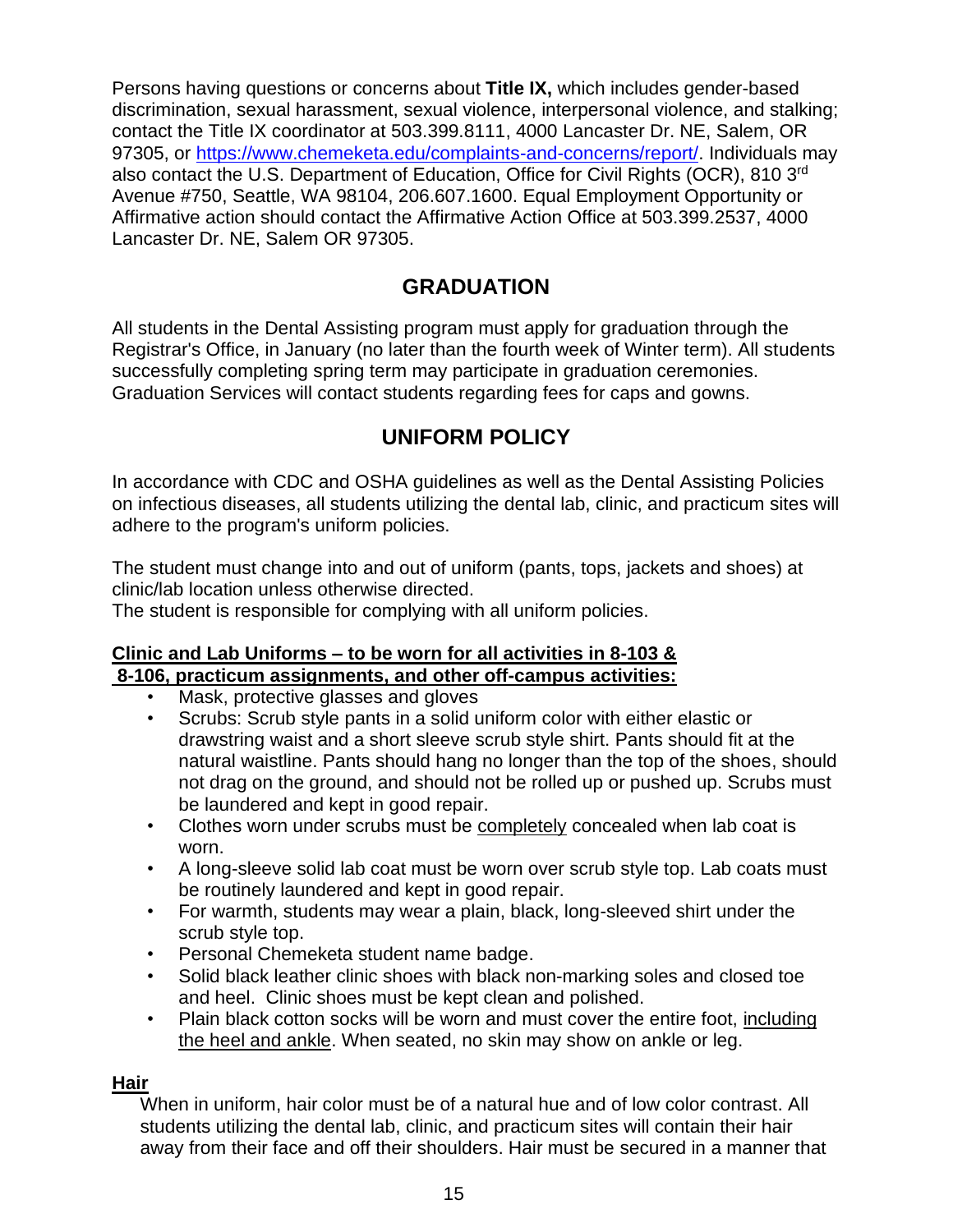looks **professional** and does not allow hair to swing forward or hang loosely when leaning forward or turning side to side (i.e. ponytails, long bangs). **Long hair** must be braided or secured in a bun. **Long bangs** must be secured with hair clips. Hair tucked into jacket or top is not considered secure or acceptable. Students who do not have their hair secured in a safe and professional manner will not be able to participate in lab/clinic/practicum activities, equipment use or direct patient care. Facial hair must be closely trimmed and not interfere with wearing personal protective equipment.

#### **Hair Covers & Hair Bands**

Cultural hair covers, head bands, barrettes, and clips must be in neutral, solid colors of tan, brown or black, with no emblem or logos. Exception: Cultural hair covers can be of the same solid color as the scrubs. No hats are allowed.

#### **Fingernails**

All students utilizing the dental lab, clinic, and practicum sites will keep their fingernails clean and trimmed short, not to extend beyond the pad of the finger.

- Artificial nails, fingernail polish, and fingernail ornamentation are prohibited.
- Any person who cannot safely manipulate instruments, equipment, or safely provide patient care because of excessive nail length will not be allowed to participate in equipment use or direct patient care.

#### **Jewelry**

All students utilizing the dental lab, clinic, and practicum sites will keep jewelry to a minimum.

- **Rings** are limited to one per hand and should be secure at the base of the finger. No fingertip rings are allowed.
- **Rings** must not cause any undue hazard (i.e., large that can tear glove or be in the way when passing instruments, performing a procedure, or utilizing equipment).
- **Necklaces** will not be worn in the dental lab, clinic, or practicum sites.
- **Watches** and **Wrist bracelets** will not be worn in the dental lab, clinic, or practicum sites.
- **Earrings** must be small in size. Only two pair of earrings may be worn at any time (two earrings per ear). Earrings cannot exceed the size of a dime. No hoops, ear bars, gauges, or dangles are permitted.
- **Facial/Oral jewelry** will not be worn in the dental lab, clinic, or practicum sites.
- **Ankle bracelets** must be concealed beneath socks.

#### **Cosmetics**

Cosmetics may be worn to enhance a professional appearance. Lip color, eye color, cheek color should be limited to natural/neutral shades and must not be excessive. False eyelashes should be limited to natural length and volume.

#### **Tattoos**

Whether your lab jacket is on or off, all visible tattoos must be concealed with skin toned coverage prior to entering lab or clinic.

#### **Personal Hygiene**

All students should maintain standard personal hygiene including daily bathing, the use of deodorant, clean clothing, clean hair, clean nails, clean teeth, fresh breath and no visible signs of intimacy (i.e. hickies)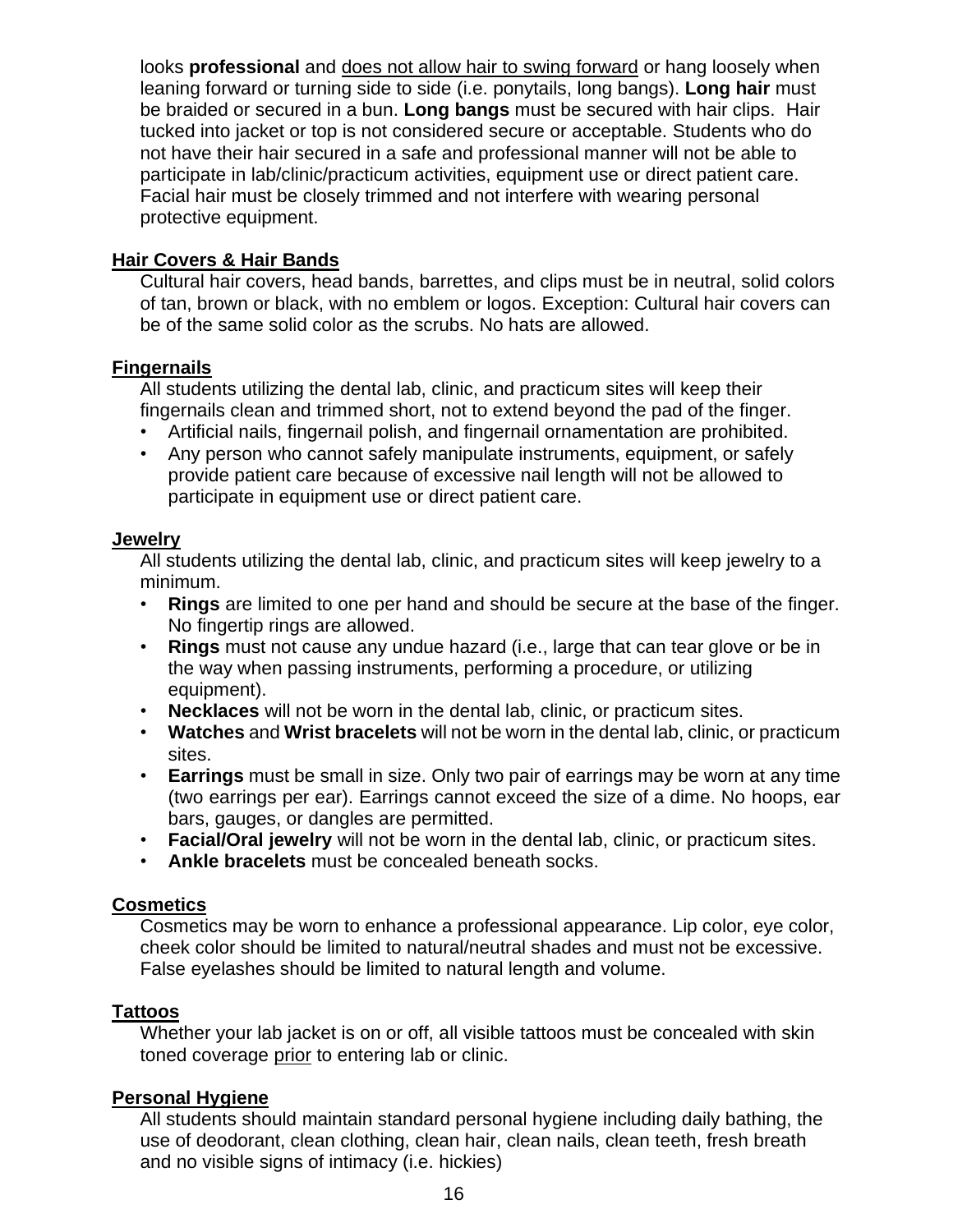#### **Allergens**

Many persons are allergic to perfumes, colognes, body sprays, hairspray, scented lotions and cigarette (or other psychoactive material) smoke. Prior to entering the dental lab, clinic, and practicum sites, students must refrain from using these products.

#### **Radiation Badges**

Radiation monitoring is required to assess potential exposure to ionizing radiation. The college provides area monitoring in the dental clinic during winter and spring terms. A student who is pregnant may receive a monitoring badge provided by the college. Radiation monitoring badge service is available to all students at a cost of approximately \$260.00 for two terms. The badges must be ordered in December so that it is effective at the beginning of winter term. Students are totally responsible for the cost and care of these badges.

## **ACADEMIC HONESTY**

All faculty, staff and administrators can foster a culture of academic integrity by sharing the value of, and commitment to academic honesty and personal integrity with students. Continuing college-wide professional development and active student involvement in academic integrity initiatives creates awareness and support for Chemeketa's culture of integrity.

A student who violates the Academic Honesty Policy will be subject to disciplinary action according to Procedure #5020 Academic Honesty.

- Violations of academic honesty include, but are not limited to:
- Plagiarism
- Collusion/Inappropriate Assistance
- Cheating
- Fabrication/Falsification/Alteration
- Unauthorized Multiple Submission
- Sabotage and Tampering

As an educational institution, the college makes every attempt to treat academic honesty infractions as an opportunity for growth and learning, rather than using a punitive approach. Specific interventions aimed at increasing the student's chances for success and avoiding further academic honesty infractions are provided for students who have incurred Academic Honesty violations.

Please visit [https://www.chemeketa.edu/media/content-assets/documents/pdf/faculty](https://www.chemeketa.edu/media/content-assets/documents/pdf/faculty-and-staff/policies-amp-procedures/5000-series/5020-PRO.pdf)[and-staff/policies-amp-procedures/5000-series/5020-PRO.pdf](https://www.chemeketa.edu/media/content-assets/documents/pdf/faculty-and-staff/policies-amp-procedures/5000-series/5020-PRO.pdf) to find Chemeketa's Academic procedure.

Violation of academic dishonesty may result in an "F" grade for the respective assignment and program probation. A second occurrence of academic dishonesty will result in dismissal from the program. If an instance of academic dishonesty, results in failure of a course (i.e. grade penalty for cheating on a final exam), probation cannot be offered and the student will be dismissed from the program.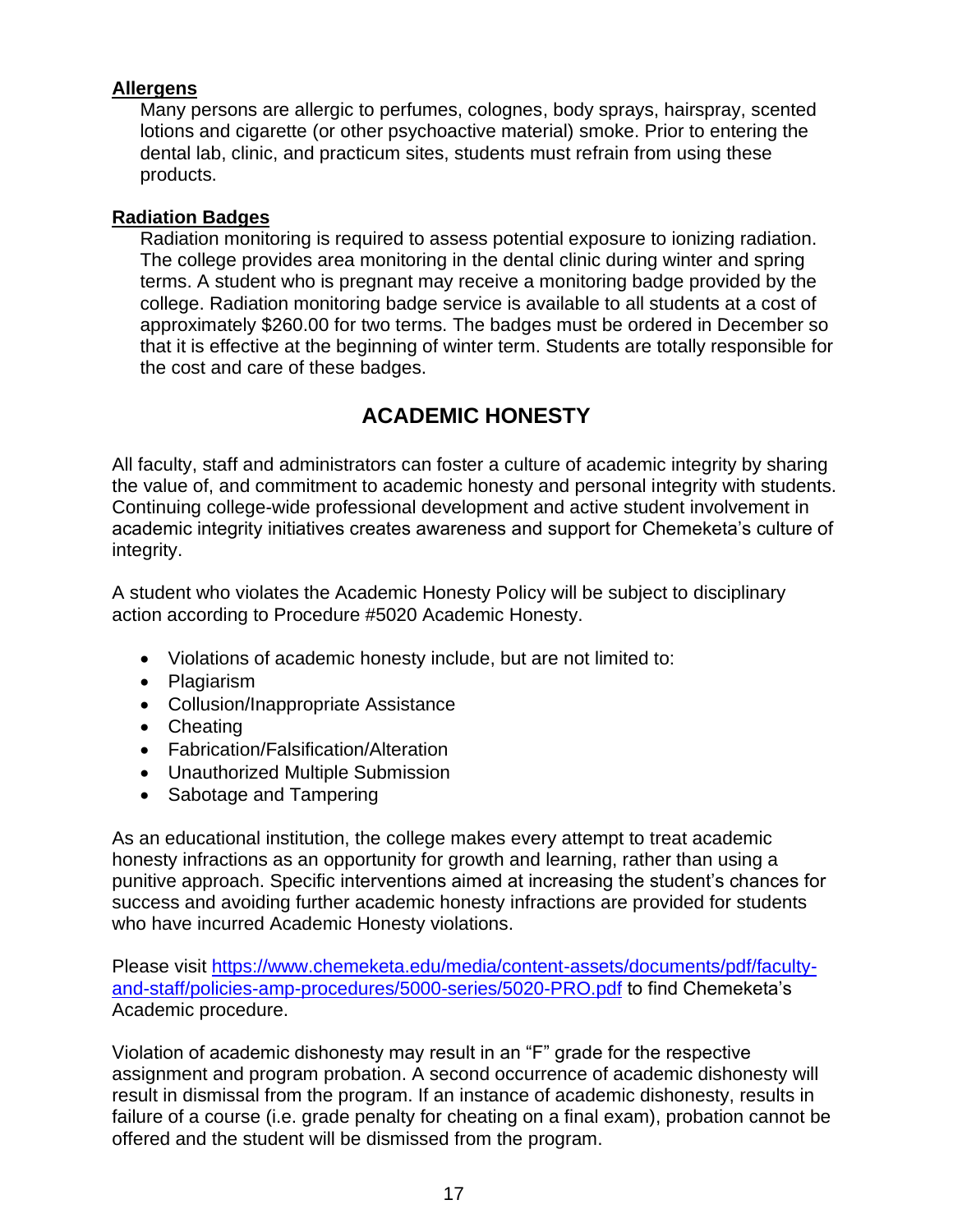## **POST-EXPOSURE EVALUATION AND FOLLOW-UP GUIDELINES**

If you have sustained any injury or BBP exposure incident, these steps should be followed:

- **Step 1:** Report the exposure immediately to your supervisor and/or instructor.
- **Step 2:** Begin the post-exposure procedure:
	- a. Identify source individual (if known) so that facility can follow-up with source individual protocol (obtaining consent, blood draw)
	- b. Go to appropriate healthcare facility for blood draw and follow-up procedures
- **Step 3:** Report the incident to Risk Management at (503) 399-8635. If not available, leave a voice mail message to file a verbal report. If you feel it is imperative to discuss the situation and it is outside of office hours, call her cell number (916) 215-5886

#### **NOTE:**

If you are at the **OHSU School of Dentistry**, you will report to your Dental Team Coordinator – you will then be escorted to Risk Management and taken to the OHSU Medical School for the post-exposure procedure.

If you are in your **spring term practicum rotation**, you will report to your supervisor. If your office has post-exposure facilities (i.e. Kaiser Permanente), you will be escorted to the medical facility for the post-exposure procedure. If your office does not have postexposure facilities, you should go as soon as reasonably possible to the nearest postexposure facility in your area.

#### **In Salem:**

Salem Occupational Health Clinic 4049 Market St NE Salem, Oregon 97301 (503) 362-5242 Hours: Monday-Friday, 8:00 am – 5:00 pm *(Outside of the above hours, you may go to the nearest emergency room.)*

**Outside Salem:** Nearest hospital or clinic

You need to advise the clinic that you are a Student Worker of the college and that you sustained an exposure incident. A claim will be filed on your behalf with the college's Workers Compensation carrier SAIF.

- **Step 4:** Contact Risk Management at (503) 399-8635 and complete the *Injury or Bloodborne Pathogen Exposure Incident Documentation* form **within 24 hours**. Staff will discuss future follow-up issues with you and complete the necessary documentation.
- **Step 5:** Notify the Dean's Office (503) 399-5058 after the injury/exposure has been attended to. This notification can be done at your first opportunity during regular college office hours.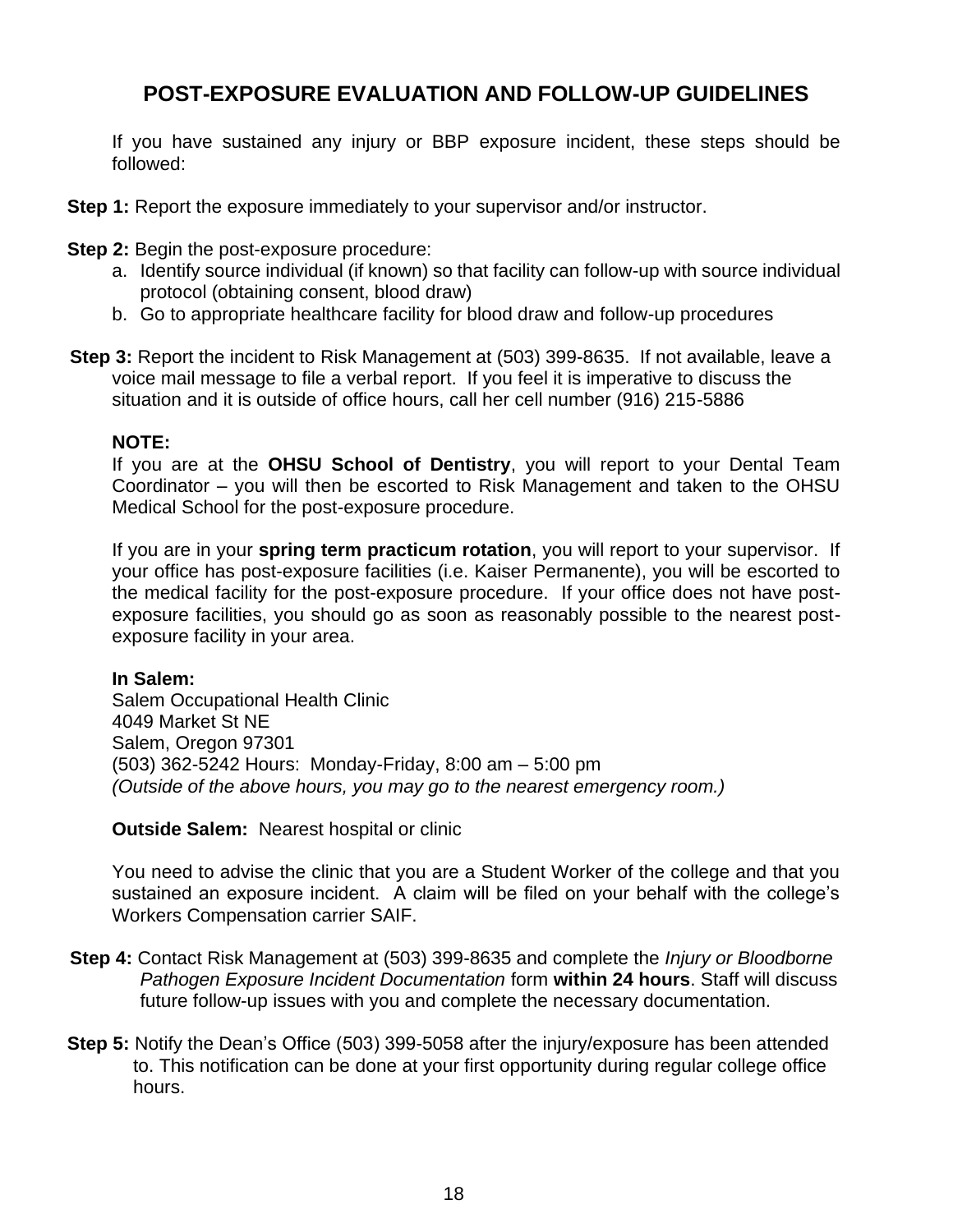## **HIPAA (Health Insurance Portability & Accountability Act) GUIDELINES**

A general guiding principle for having and using any clinical data is that no person should be able to link the information that is recorded on a piece of paper with an actual patient. Specific implementation of the guidelines may vary, as the school must abide by the rules of a particular clinical facility, and the more stringent standard must always be followed. Each college shall reinforce the policy that no portion of the patient's medical record should ever be photocopied/photographed. Do not use a patient's name, medical record number, or social security number on any student-kept notes or homework.

- 1. Guidelines for student having and using patient information in clinical:
	- a. Written information with identifying patient information should remain in a secure area or not be left unattended.
	- b. Written data that contains any patient identifying information should be shredded, not disposed of in a general trash container.
	- c. The student should not remove anything from the patient's chart.
- 2. Violations of HIPAA regulations:

Violations of patient confidentiality and HIPAA guidelines will result in the student being placed on probation or possible dismissal from the program. Students placed on probation for HIPAA violations will remain on probation for the remainder of their enrollment in the Dental Assisting program, whether enrollment is consecutive or interrupted by time out of the program. A second occurrence of HIPAA violations will result in dismissal from the program.

#### **Confidentiality of Information/Social Media/Publication Policy**

All information about patients, including the nature of the patient's disease, diagnosis and treatment, is to be considered protected by applicable state and federal laws and by this policy. Incident reports relating to risk management issues and any other information designated as a private or sensitive nature is also included in the category of confidential information. These matters should only be discussed in the appropriate school or clinical setting, not in public areas such as the cafeteria or outside of the clinical facility.

## **HIPAA and Confidentiality**

This policy applies to information maintained in an electronic fashion by the facility's computerized information system as well as to written or spoken information and records. Computer passwords are solely for the use of the person to whom they are assigned (unless the facility assigns one password to an instructor for the use of students) and must not be shared in order to prevent unauthorized access to confidential information. No portion of a patient's record is to be photographed or photocopied to any electronic device or removed from the facility.

Absolutely no reference to a patient, even if de-identified, should ever be shared electronically via any social networking site such as Facebook or shared in communication via email outside of the password protected Chemeketa email system. Chemeketa password protected email communication and eLearn communication of de-identified patient information should be for clinical education purposes only.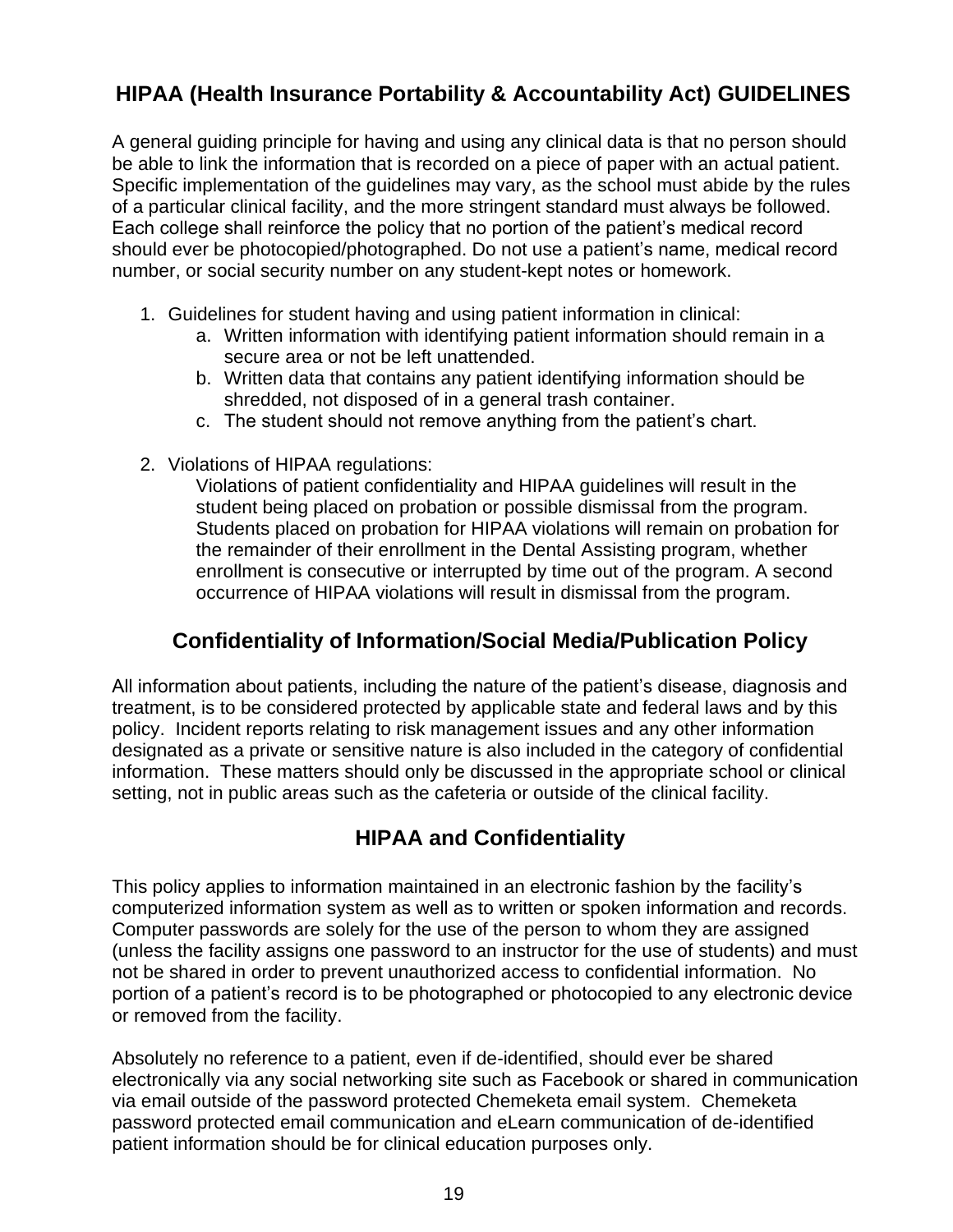Each student needs to be mindful of displaying professional behavior and making appropriate decisions in both their professional and personal life. Be aware of your association with Chemeketa Community College in online social networks. If you identify yourself as a student, ensure your profile and related content is consistent with how you wish to present yourself to colleagues, clients, and potential employers. Identify your views as your own. When posting your point of view, you should neither claim nor imply you are speaking on the college's or program's behalf, unless you are authorized to do so in writing.

### **HIPPA Violation Consequences:**

- 1. Violations of patient's privacy with an electronic device will be subject to HIPAA procedures/ guidelines and consequences.
- 2. Student who share confidential or unprofessional information do so at the risk of disciplinary action including *failure in a course and/or dismissal from the program*.
- 3. Each student is *legally responsible* for individual postings and may be subject to liability if individual postings are found defamatory, harassing, or in violation of any other applicable law. Students may also be liable if individual postings include confidential or copyrighted information (music, videos, text, etc.).

## **REQUIRED NOTICE OF OPPORTUNITY AND PROCEDURE TO FILE COMPLAINTS WITH THE COMMISSION ON DENTAL ACCREDITATION**

The Commission on Dental Accreditation will review complaints that relate to a program's compliance with the accreditation standards. The Commission is interested in the sustained quality and continued improvement of dental and dental-related education programs but does not intervene on behalf of individuals or act as a court of appeal for individuals in matters of admission, appointment, promotion or dismissal of faculty, staff or students.

A copy of the appropriate accreditation standards and/or the Commission's policy and procedure for submission of complaints may be obtained by contacting the Commission at 211 East Chicago Avenue, Chicago, IL 60611-2678 or by calling 1-800-621-8099 extension 4653.

## **DENTAL ASSISTING APPLICATION TECHNICAL STANDARDS**

#### *Introduction*

Certain functional abilities are essential for the delivery of safe, effective dental assisting care. These abilities are essential in the sense that they constitute core components of a dental practice. There is a high probability that negative consequences will result for patients and/or co-workers of the dental assistant who fails to demonstrate these abilities. A program preparing students for the profession of dental assisting must attend to these essential functional abilities in the education and evaluation of its students.

This statement of the Technical Standards of the Dental Assisting Program at Chemeketa Community College identifies the functional abilities deemed by the dental assisting faculty to be essential to the practice of dental assisting. Reference materials used in the development of these standards include Division 42 of the Oregon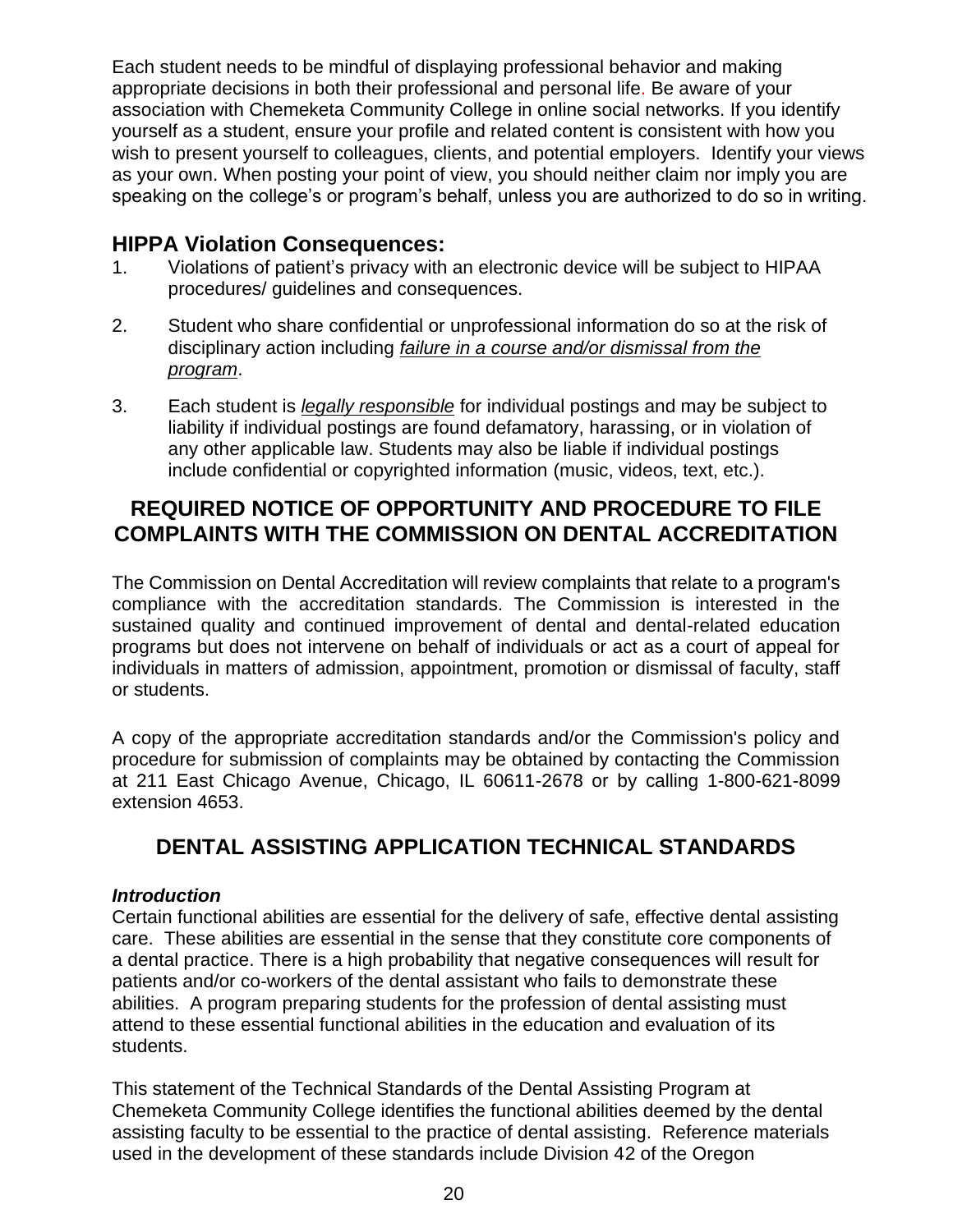Administrative Rules of the Oregon Board of Dentistry, the Oregon Health Division, the American Dental Association Commission on Dental Accreditation, OSHA Standards, and the Centers for Disease Control and Prevention guidelines. The Technical Standards are reflected in the Dental Assisting Program's Performance-based Outcomes, which are the basis for teaching and evaluating all dental assisting students.

Students with accessibility concerns who think they may require accommodation in meeting the Technical Standards of the Dental Assisting Program should contact the Office of Disability Services to discuss the process of identifying reasonable accommodations. This office is located in Building 2, first floor (telephone 503.399.5192 [voice/TTY] or email disability@chemeketa.edu). Students should seek accommodation advising as soon as possible after admission to the Dental Assisting Program so that a plan for accommodation can be in place at the beginning of the program. Applicants seeking admission into the dental assisting program who may have questions about the technical standards and appropriate reasonable accommodations are invited to discuss their questions with the Office of Disability Services. Reasonable accommodation will be directed toward providing an equal educational opportunity for students with disabilities while adhering to the standards of dental assisting practice for all students. If a student is dissatisfied with any outcomes from Disability Services, he/she may appeal the decision through the Associate Dean of Health Sciences.

#### *Standards*

The practice of Dental Assisting requires the following functional abilities with or without reasonable accommodations:

#### **Fine Motor Skills**

A dental assisting student must be able to perform all required activities needed for laboratory procedures, clinical practice, patient care and emergency procedures. The ability to safely, accurately and effectively manipulate all instruments, equipment, and materials utilized in the dental assisting process is essential.

#### **Sensory Skills**

A dental assisting student must have adequate control of all sensory functions so that the student, patients, peers, and instructors/operators will be able to work and respond in ways that contribute to a safe environment and provide sound evaluation and treatment services. Must have sufficient abilities to receive directions or instructions and safely participate in the laboratory and/or clinical procedures.

#### **Communication Skills**

A dental assisting student must be able to communicate information effectively, accurately, reliably and intelligibly with individuals, groups and all members of the healthcare team using the English language. The dental assisting student must be able to provide inclusive, clear, and legible chart notations and descriptions of clinical findings as dictated by the operator. A dental assisting student is expected to participate and communicate effectively in teams during the many opportunities in the Dental Assisting Program.

#### **Cognitive Skills**

A dental assisting student must be able to collect, analyze, synthesize, integrate and recall information and knowledge to participate safely and effectively in laboratory and chairside procedures.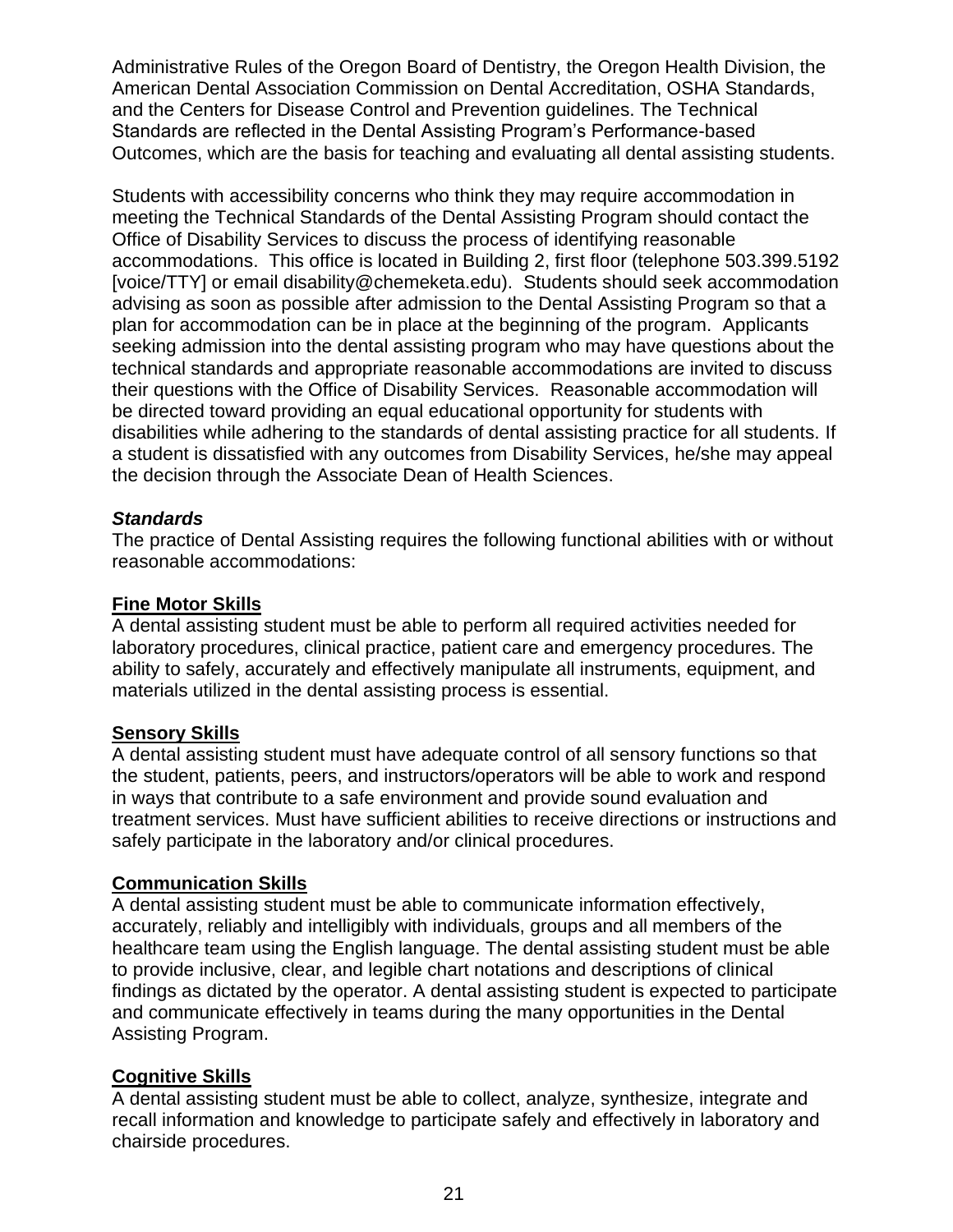#### **Physical Endurance, Strength and Mobility**

A dental assisting student must be able to tolerate physically taxing workloads that include but are not limited to sitting or standing for long periods of time in one position, or lifting at least 25 pounds with or without accommodations, to meet clinical requirements. Must also safely manipulate instruments, equipment, containers, and dental materials.

#### **Behavioral/Professionalism Skills**

A dental assisting student must be able to work effectively under stress and adapt to changing situations. He/she must be able to adapt to changing environments, to display flexibility, and to learn to function in the face of uncertainties inherent in the clinical problems of patients. A dental assisting student must be able to use tactful, congenial and personal mannerisms while interacting with others. The dental assisting student must work with the dental team and patients in such a way as not to alienate or antagonize anyone. A dental assisting student is expected to be prepared for all classes, clinic lab and practicum and to be prepared to accept reasonable, instructive, and professional criticism, and to respond with a professional attitude and appropriate modification of behavior. A dental assisting student is expected to abide by The Creed and The Pledge of the American Dental Assistants Association as well as the regulations in the Dental Assisting Program Student Handbook.